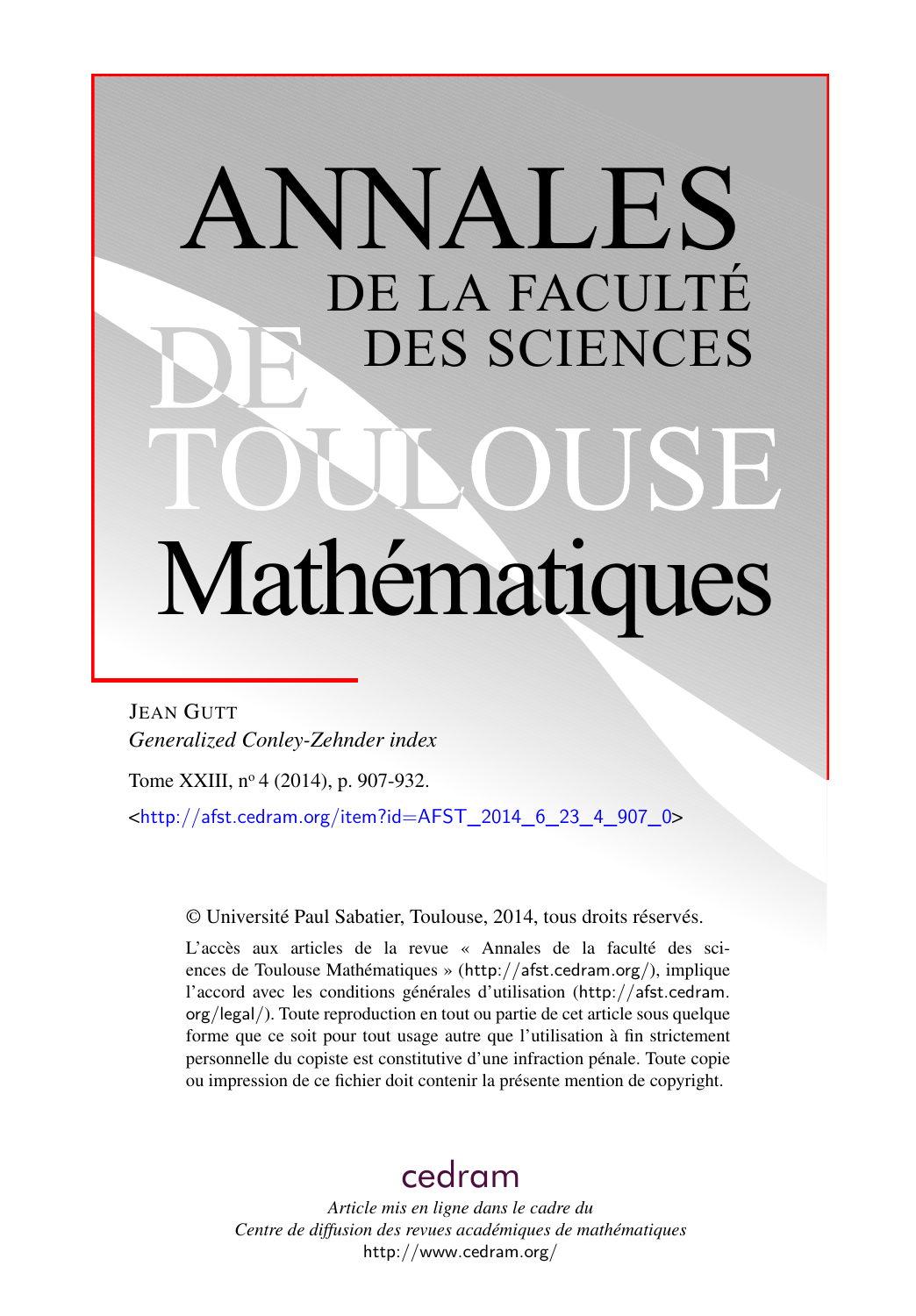# Generalized Conley-Zehnder index

 $J_{EAN}$   $G_{UTT}(1)$ 

ABSTRACT. —The Conley-Zehnder index associates an integer to any continuous path of symplectic matrices starting from the identity and ending at a matrix which does not admit 1 as an eigenvalue. Robbin and Salamon define a generalization of the Conley-Zehnder index for any continuous path of symplectic matrices; this generalization is half integer valued. It is based on a Maslov-type index that they define for a continuous path of Lagrangians in a symplectic vector space  $(W,\overline{\Omega})$ , having chosen a given reference Lagrangian V. Paths of symplectic endomorphisms of  $(\mathbb{R}^{2n}, \Omega_0)$  are viewed as paths of Lagrangians defined by their graphs in  $(W = \mathbb{R}^{2n} \oplus \mathbb{R}^{2n}, \overline{\Omega} = \Omega_0 \oplus -\Omega_0$  and the reference Lagrangian is the diagonal. Robbin and Salamon give properties of this generalized Conley-Zehnder index and an explicit formula when the path has only regular crossings. We give here an axiomatic characterization of this generalized Conley-Zehnder index. We also give an explicit way to compute it for any continuous path of symplectic matrices.

 $R$ ÉSUMÉ. — L'indice de Conley-Zehnder associe un nombre entier à tout chemin de matrices symplectiques partant de l'identité et se terminant en une matrice n'admettant pas 1 comme valeur propre. Robbin et Salamon ont défini une généralisation de l'indice de Conley-Zehnder, définie pour tout chemin continu de matrices symplectiques; cette généralisation est à valeur demi entière. Elle est basée sur un indice de type Maslov qu'ils définissent pour un chemin continu de Lagrangiens dans un espace symplectique  $(W, \overline{\Omega})$  ayant fixé un Lagrangien de référence V. Les chemins d'endomorphismes symplectiques de  $(\mathbb{R}^{2n}, \Omega_0)$  sont vus comme les chemins de Lagrangiens définis par leur graphe dans ( $W = \mathbb{R}^{2n} \oplus$  $\mathbb{R}^{2n}, \overline{\Omega}=\Omega_0 \oplus -\Omega_0$ . Le lagrangien de référence est la diagonale. Robbin et Salamon donnent des propriétés de cet indice de Conley-Zehnder

 $(*)$  Reçu le 04/12/2013, accepté le 11/04/2014

 $(1)$  Département de Mathématique, Université Libre de Bruxelles, Campus Plaine, C. P. 218, Boulevard du Triomphe, B-1050 Bruxelles Belgium and Université de Strasbourg, IRMA, 7 rue René Descartes, 67000 Strasbourg, France.

Article proposé par Jean-François Barraud.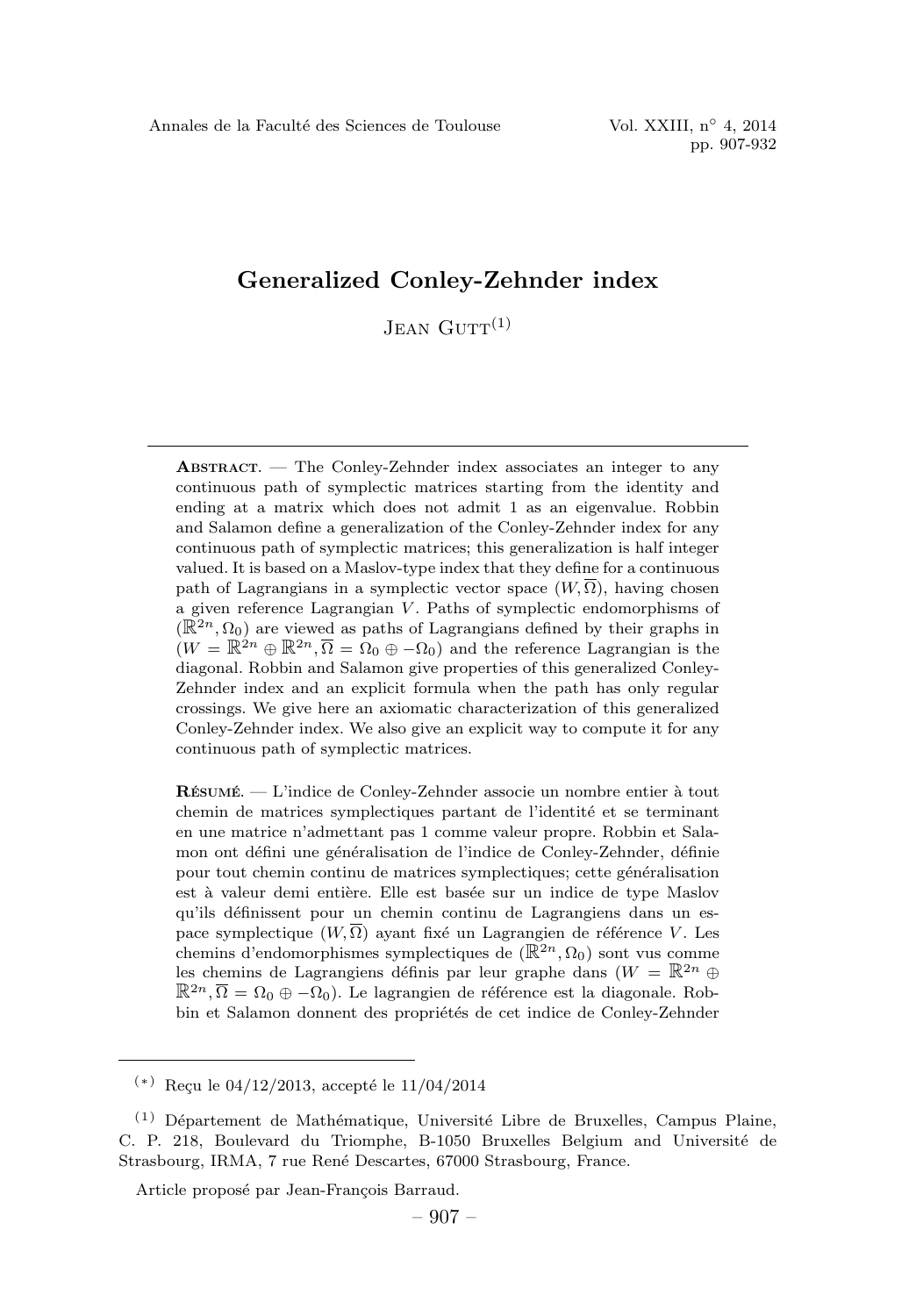généralisé et une formule explicite lorsque le chemin ne possède que des croisements réguliers. Nous donnons ici une caractérisation explicite de cet indice de Conley-Zehnder généralisé. Nous donnons également une manière explicite de calculer cet indice pour tout chemin de matrices symplectiques.

# 1. Introduction

The Conley-Zehnder index [2] associates an integer to any continuous path  $\psi$  defined on the interval [0, 1] with values in the group  $Sp(\mathbb{R}^{2n}, \Omega_0 =$  $\begin{pmatrix} 0 & \mathrm{Id} \\ -\mathrm{Id} & 0 \end{pmatrix}$  of  $2n \times 2n$  symplectic matrices, starting from the identity and ending at a matrix which does not admit 1 as an eigenvalue. This index is used in the definition of the grading of Floer homology theories. If the path  $\psi$  were a loop with values in the unitary group, one could define an integer by looking at the degree of the loop in the circle defined by the (complex) determinant -or an integer power of it. The construction of the Conley-Zehnder index is based on this idea. One uses a continuous map  $\rho$  from the symplectic group  $Sp(\mathbb{R}^{2n}, \Omega_0)$  into  $S^1$  and an "admissible" extension of  $\psi$ to a path  $\tilde{\psi}: [0, 2] \to Sp(\mathbb{R}^{2n}, \Omega_0)$  in such a way that  $\rho^2 \circ \tilde{\psi}: [0, 2] \to S^1$  is a loop. The Conley-Zehnder index of  $\psi$  is defined as the degree of this loop

$$
\mu_{\text{CZ}}(\psi) := \deg(\rho^2 \circ \widetilde{\psi}).
$$

We recall this construction in section 2 with the precise definition of the map  $\rho$ . The value of  $\rho(A)$  involves the algebraic multiplicities of the real negative eigenvalues of  $A$  and the signature of natural symmetric 2-forms defined on the generalized eigenspaces of  $A$  for the non real eigenvalues lying on  $S<sup>1</sup>$ . We give alternative ways to compute this index.

In [4], Robbin and Salamon define a Maslov-type index for a continuous path  $\Lambda$  from the interval [a, b] to the space  $\mathcal{L}_{(W,\overline{\Omega})}$  of Lagrangian subspaces of a symplectic vector space  $(W,\overline{\Omega})$ , having chosen a reference Lagrangian L. They give a formula of this index for a path having only regular crossings. A crossing for  $\Lambda$  is a number  $t \in [a, b]$  for which dim  $\Lambda_t \cap L \neq 0$ , and a crossing t is regular if the crossing form  $\Gamma(\Lambda, L, t)$  is nondegenerate. We recall the precise definitions in section 3.

In the same paper, Robbin and Salamon define the index of a continuous path of symplectic matrices  $\psi : [0, 1] \to \text{Sp}(\mathbb{R}^{2n}, \Omega_0) : t \mapsto \psi_t$  as the index of the corresponding path of Lagrangians in  $(W := \mathbb{R}^{2n} \times \mathbb{R}^{2n}, \overline{\Omega} = -\Omega_0 \times \Omega_0$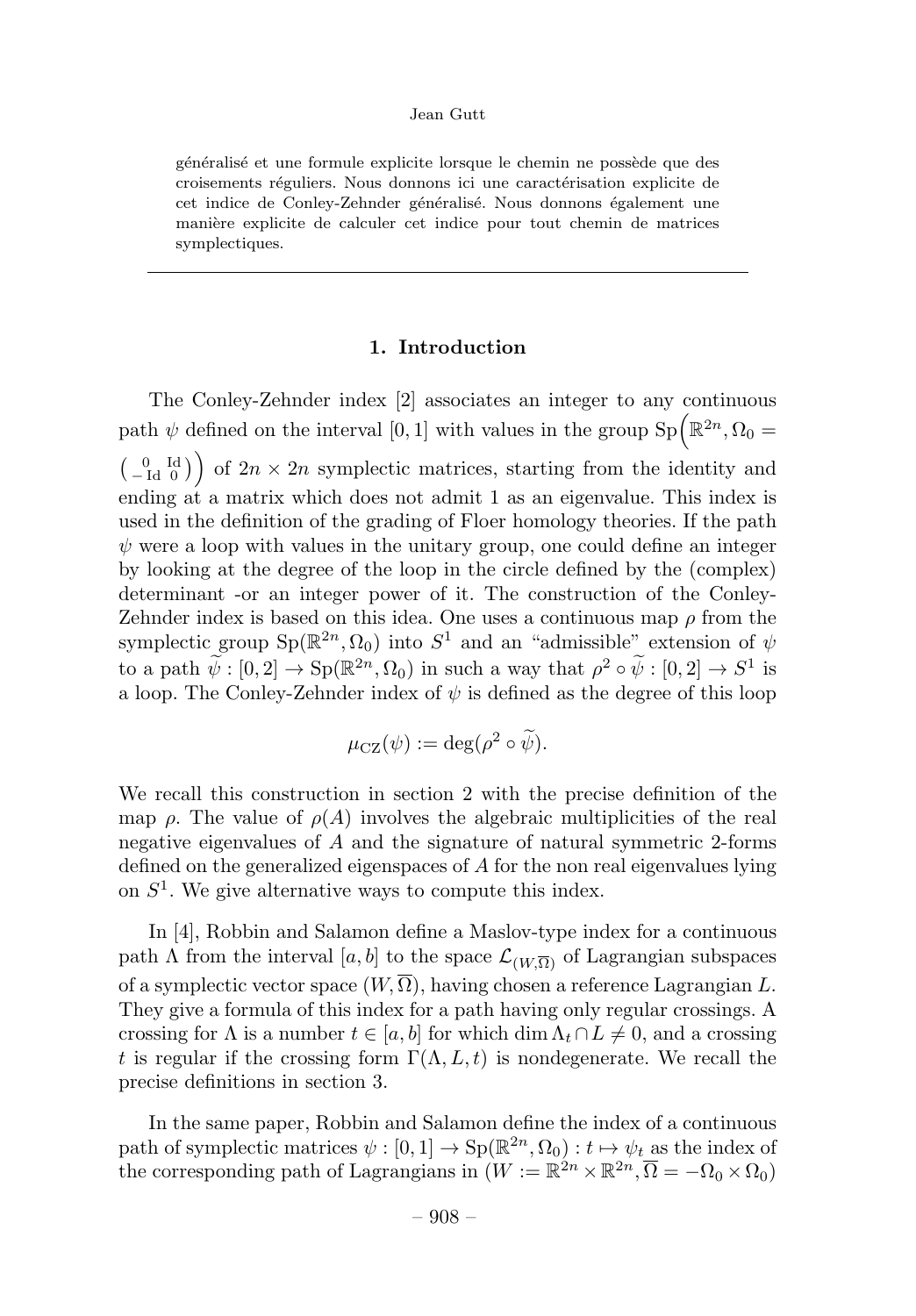defined by their graphs,

$$
\Lambda = \mathrm{Gr} \, \psi : [0, 1] \to \mathcal{L}_{(W, \overline{\Omega})} : t \mapsto \mathrm{Gr} \, \psi_t = \{ (x, \psi_t x) | x \in \mathbb{R}^{2n} \}.
$$

The reference Lagrangian is the diagonal  $\Delta = \{(x, x)|x \in \mathbb{R}^{2n}\}\.$  They prove that this index coincide with the Conley-Zehnder index on continuous paths of symplectic matrices which start from the identity and end at a matrix which does not admit 1 as an eigenvalue. To be complete, we include this in section 4. They also prove that this index vanishes on a path of symplectic matrices with constant dimensional 1-eigenspace.

We use the normal form of the restriction of a symplectic endomorphism to the generalized eigenspace of eigenvalue 1 obtained in [3] to construct special paths of symplectic endomorphisms with a constant dimension of the eigenspace of eigenvalue 1. This leads in section 5 to a characterization of the generalized half-integer valued Conley-Zehnder index defined by Robbin and Salamon :

THEOREM  $1.1.$  — The Robbin-Salamon index for a continuous path of symplectic matrices is characterized by the following properties:

- $\bullet$  (Homotopy) it is invariant under homotopies with fixed endpoints;
- (Catenation) it is additive under catenation of paths;
- (Zero) it vanishes on any path  $\psi : [a, b] \to \text{Sp}(\mathbb{R}^{2n}, \Omega)$  of matrices such that  $\dim \text{Ker}(\psi(t) - \text{Id}) = k$  is constant on  $[a, b]$ ;
- (Normalization) if  $S = S^{\tau} \in \mathbb{R}^{2n \times 2n}$  is a symmetric matrix with all eigenvalues of absolute value  $\langle 2\pi \rangle$  and if  $\psi(t) = \exp(J_0 St)$  for  $t \in [0,1]$  and  $J_0 = \begin{pmatrix} 0 & -\text{Id} \\ \text{Id} & 0 \end{pmatrix}$ , then  $\mu_{RS}(\psi) = \frac{1}{2}$  Sign S where Sign S is the signature of S.

The naturality property of this index (i.e. for any  $\phi : [0,1] \to \text{Sp}(\mathbb{R}^{2n}, \Omega_0)$ , we have  $\mu_{\rm RS}(\phi \psi \phi^{-1}) = \mu_{\rm RS}(\psi)$  follows from the other properties.

The same techniques lead in section 6 to a new formula for this index. As in Conley and Zehnder [2], we extend a given path of matrices to a path ending into  $W^+ := - \text{Id}$  or  $W^- := \text{diag}(2, -1, \ldots, -1, \frac{1}{2}, -1, \ldots, -1)$ . We also use the function  $\rho$ , or, more generally, any continuous map  $\tilde{\rho}$ :  $Sp(\mathbb{R}^{2n}, \Omega_0) \to S^1$  with the following properties:

- 1.  $\tilde{\rho}$  coincides with the (complex) determinant det<sub> $\mathbb{C}$ </sub> on U  $(n) = O\left(\mathbb{R}^{2n}\right) \cap$  $\text{Sp}(\mathbb{R}^{2n},\Omega_0);$
- 2.  $\tilde{\rho}(W^-) \in {\{\pm 1\}};$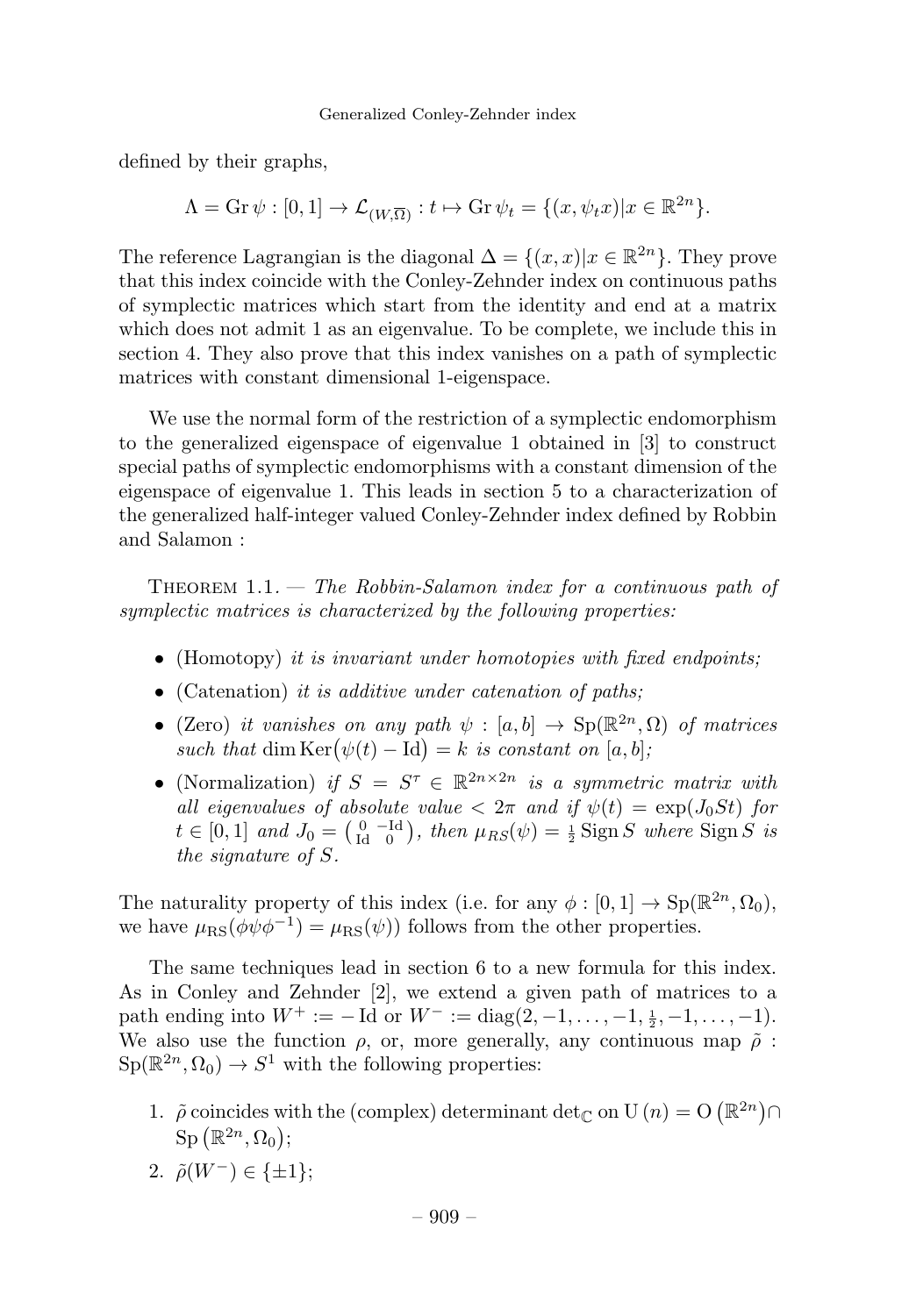3. deg 
$$
(\tilde{\rho}^2 \circ \psi_{2-}) = n - 1
$$
  
for  $\psi_{2-} : t \in [0, 1] \mapsto \exp t \pi J_0 \begin{pmatrix} 0 & 0 & -\frac{\log 2}{\pi} & 0 \\ 0 & \operatorname{Id}_{n-1} & 0 & 0 \\ -\frac{\log 2}{\pi} & 0 & 0 & 0 \\ 0 & 0 & 0 & \operatorname{Id}_{n-1} \end{pmatrix}$ .

THEOREM 1.2. — Let  $\psi : [0,1] \to \text{Sp}(\mathbb{R}^{2n},\Omega_0)$  be a path of symplectic matrices. Decompose  $\psi(0) = \psi^{\star}(0) \tilde{\oplus} \psi^{(1)}(0)$  and  $\psi(1) = \psi^{\star}(1) \tilde{\oplus} \psi^{(1)}(1)$ where  $\psi^*(\cdot)$  does not admit 1 as eigenvalue and  $\psi^{(1)}(\cdot)$  is the restriction of  $\psi(\cdot)$  to its generalized eigenspace of eigenvalue 1. Consider a continuous extension  $\Psi: [-1, 2] \to \text{Sp}(\mathbb{R}^{2n}, \Omega_0)$  of  $\psi$ , i.e.  $\Psi(t) = \psi(t)$  for  $t \in [0, 1]$ , such that

- $\Psi(-\frac{1}{2}) = \psi^*(0) \widetilde{\oplus} \left( \begin{smallmatrix} e^{-1} \text{Id} & 0 \\ 0 & e \text{Id} \end{smallmatrix} \right)$  and  $\Psi(t) = \psi^*(0) \widetilde{\oplus} \phi_0(t)$  where  $\phi_0(t)$ has only real positive eigenvalues for  $t \in \left[-\frac{1}{2},0\right]$ ;
- $\Psi\left(\frac{3}{2}\right) = \psi^{\star}(1) \widetilde{\oplus} \left( \begin{smallmatrix} e^{-1} \operatorname{Id} & 0 \\ 0 & e \operatorname{Id} \end{smallmatrix} \right)$  and  $\Psi(t) = \psi^{\star}(1) \widetilde{\oplus} \phi_1(t)$  where  $\phi_1(t)$ has only real positive eigenvalues for  $t \in [1, \frac{3}{2}]$ ;
- $\Psi(-1) = W^{\pm}$ ,  $\Psi(2) = W^{\pm}$  and  $\Psi(t)$  does not admit 1 as an eigenvalue for  $t \in \left[-1, -\frac{1}{2}\right]$  and for  $t \in \left[\frac{3}{2}, 2\right]$ .

Then the Robbin-Salamon index is given by

$$
\mu_{RS}(\psi) = \deg(\tilde{\rho}^2 \circ \Psi) + \frac{1}{2} \sum_{k \ge 1} \text{Sign}\left(\hat{Q}_k^{(\psi(0))}\right) - \frac{1}{2} \sum_{k \ge 1} \text{Sign}\left(\hat{Q}_k^{(\psi(1))}\right)
$$

with  $\tilde{\rho}$  as above, and with

$$
\hat{Q}_k^A : \operatorname{Ker} ((A - \operatorname{Id})^{2k}) \times \operatorname{Ker} ((A - \operatorname{Id})^{2k}) \to \mathbb{R}
$$

$$
(v, w) \mapsto \Omega((A - \operatorname{Id})^{k} v, (A - \operatorname{Id})^{k-1} w).
$$

In the theorem above, we have used the notation  $A \oplus B$  for the symplectic direct sum of two symplectic endomorphisms with the natural identification of  $Sp(V', \Omega') \times Sp(V'', \Omega'')$  as a subgroup of  $Sp(V' \oplus V'', \Omega' \oplus \Omega'')$ . This writes in symplectic basis as

$$
A \widetilde{\oplus} B := \begin{pmatrix} A_1 & 0 & A_2 & 0 \\ 0 & B_1 & 0 & B_2 \\ A_3 & 0 & A_4 & 0 \\ 0 & B_3 & 0 & B_4 \end{pmatrix} \text{ for } A = \begin{pmatrix} A_1 & A_2 \\ A_3 & A_4 \end{pmatrix}, \quad B = \begin{pmatrix} B_1 & B_2 \\ B_3 & B_4 \end{pmatrix}.
$$

This paper is organized as follows. We recall the definition of the Conley-Zehnder index in section 2, with a new way of computing this index. In sections 3 and 4, we present known results about the Robbin-Salamon index of a path of Lagrangians and the Robbin-Salamon index of a path of symplectic matrices, including the fact that it is a generalization of the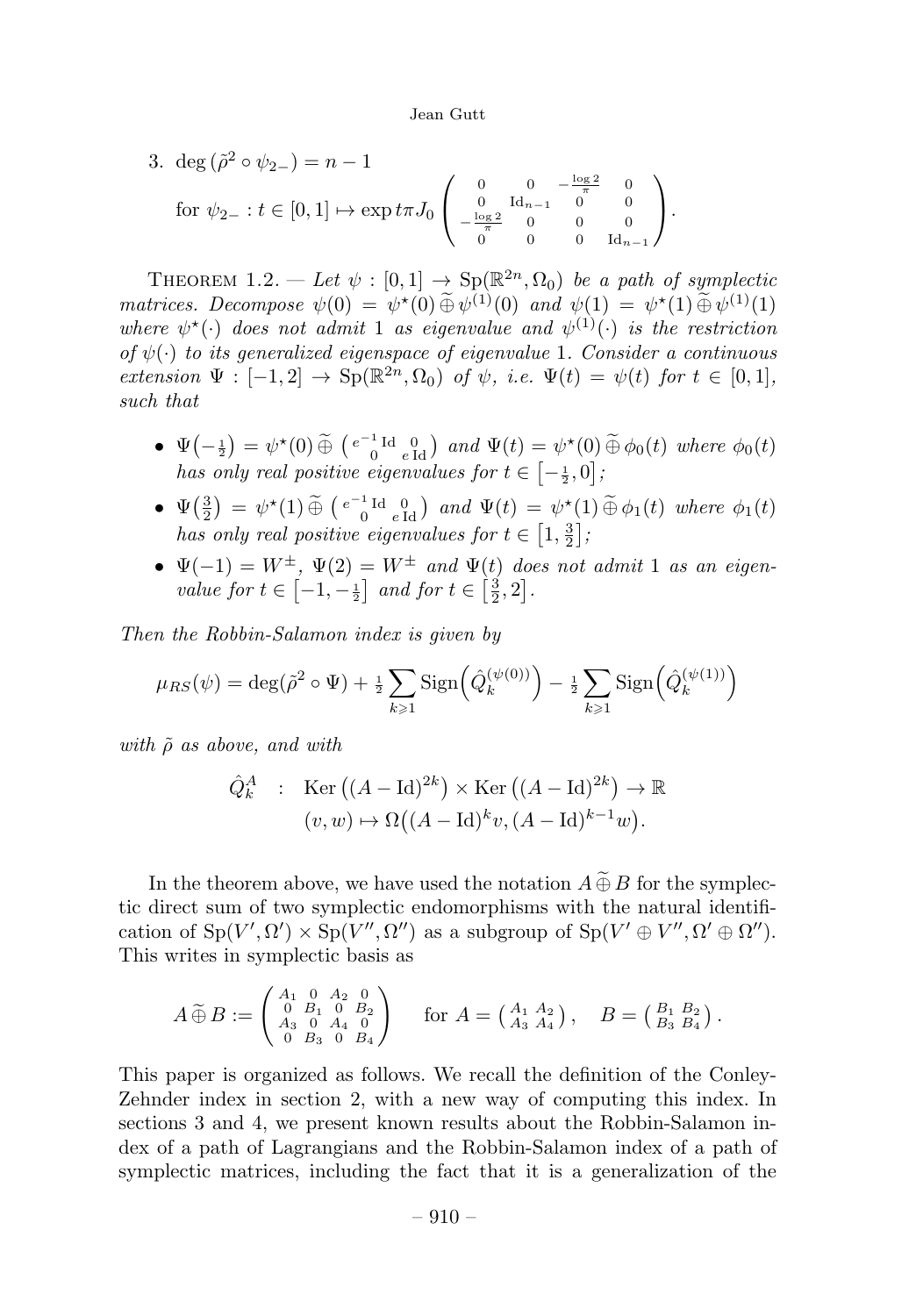#### Generalized Conley-Zehnder index

Conley-Zehnder index; we stress the fact that another Maslov index introduced by Robbin and Salamon does not coincide with this generalization of the Conley-Zehnder index. In section 5, we give a characterization of the generalization of the Conley-Zehnder index (stated above as Theorem 1.1). Section 6 gives a new formula to compute this index (stated above as Theorem 1.2).

Acknowledgements.  $- I$  thank Frédéric Bourgeois and Alexandru Oancea who introduced me to this subject and encouraged me to write this text, and I thank Mihai Damian for the question which has led to theorem 1.2. I am grateful to the Foundation for Scientific Research (FNRS-FRS) for its support.

#### 2. The Conley-Zehnder index

The Conley-Zehnder index is an application which associates an integer to a continuous path of symplectic matrices starting from the identity and ending at a matrix in the set  $Sp^{\star}(\mathbb{R}^{2n}, \Omega_0)$  of symplectic matrices which do not admit 1 as an eigenvalue.

DEFINITION 2.1 ([2]). — We consider the set  $SP(n)$  of continuous paths of matrices in  $\text{Sp}(\mathbb{R}^{2n}, \Omega_0)$  linking the matrix Id to a matrix in  $\text{Sp}^{\star}(\mathbb{R}^{2n}, \Omega_0)$ :

$$
SP(n) := \left\{ \psi : [0,1] \to Sp(\mathbb{R}^{2n}, \Omega_0) \middle| \begin{array}{l} \psi(0) = \text{Id} \text{ and} \\ 1 \text{ is not an eigenvalue of } \psi(1) \end{array} \right\}.
$$

DEFINITION 2.2  $([6, 1])$ . — Let  $\rho : \text{Sp}(\mathbb{R}^{2n}, \Omega_0) \to S^1$  be the continuous map defined as follows. Given  $A \in Sp(\mathbb{R}^{2n}, \Omega)$ , we consider its eigenvalues  $\{\lambda_i\}$ . For an eigenvalue  $\lambda = e^{i\varphi} \in S^1 \setminus \{\pm 1\}$ , let  $m^+(\lambda)$  be the number of positive eigenvalues of the symmetric non degenerate 2-form Q defined on the generalized eigenspace  $E_{\lambda}$  by

$$
Q: E_{\lambda} \times E_{\lambda} \to \mathbb{R}: (z, z') \mapsto Q(z, z') := \mathcal{I}m \ \Omega_0(z, \overline{z'}).
$$

Then

$$
\rho(A) := (-1)^{\frac{1}{2}m^{-}} \prod_{\lambda \in S^1 \setminus \{\pm 1\}} \lambda^{\frac{1}{2}m^{+}(\lambda)} \tag{2.1}
$$

where  $m^-$  is the sum of the algebraic multiplicities  $m_{\lambda} = \dim_{\mathbb{C}} E_{\lambda}$  of the real negative eigenvalues.

PROPOSITION 2.3 ([6, 1]). — The map  $\rho : Sp(\mathbb{R}^{2n}, \Omega_0) \to S^1$  has the following properties: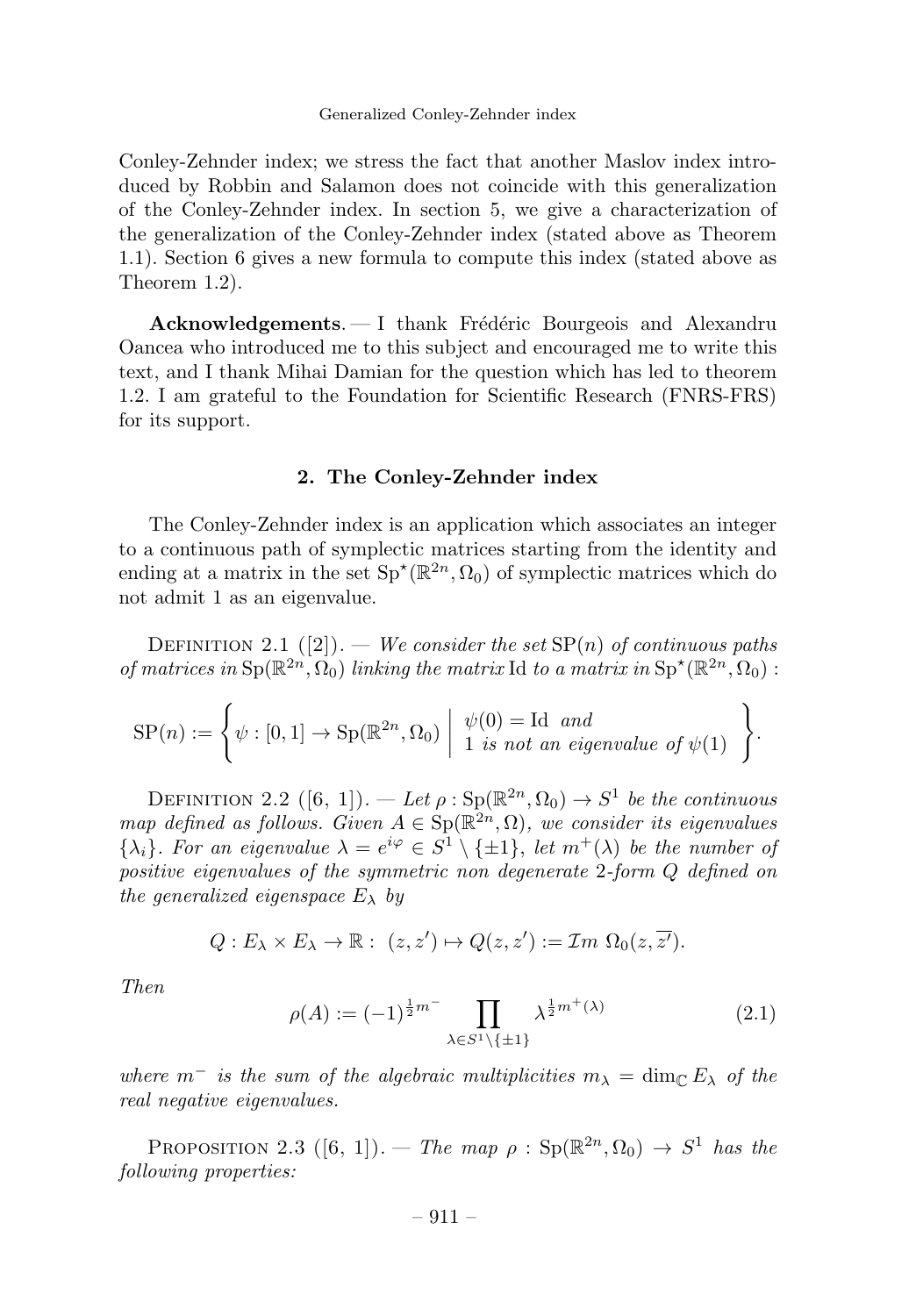1. *[determinant]*  $\rho$  coincides with det<sub>c</sub> on the unitary subgroup

 $\rho(A) = \det_{\mathbb{C}} A$  if  $A \in \text{Sp}(\mathbb{R}^{2n}, \Omega_0) \cap O(2n) = U(n)$ ;

2. [invariance]  $\rho$  is invariant under conjugation :

$$
\rho(kAk^{-1}) = \rho(A) \,\,\forall k \in \text{Sp}(\mathbb{R}^{2n}, \Omega_0);
$$

- 3. [normalisation]  $\rho(A) = \pm 1$  for matrices which have no eigenvalue on the unit circle;
- 4. [multiplicativity]  $\rho$  behaves multiplicatively with respect to direct sums:  $\iint_{\mathcal{L}} A = A' \widetilde{\oplus} A''$  with  $A' \in \text{Sp}(\mathbb{R}^{2m}, \Omega_0)$ ,  $A'' \in \text{Sp}(\mathbb{R}^{2(n-m)}, \Omega_0)$  and  $\tilde{\oplus}$  expressing as before the obvious identification of  $Sp(\mathbb{R}^{2m}, \Omega_0) \times$  $\mathrm{Sp}(\mathbb{R}^{2(n-m)},\Omega_0)$  with a subgroup of  $\mathrm{Sp}(\mathbb{R}^{2n},\Omega_0)$  then

$$
\rho(A) = \rho(A')\rho(A'').
$$

The construction of the Conley-Zehnder index is based on the two following facts [2]:

- $Sp^{\star}(\mathbb{R}^{2n}, \Omega_0)$  has two connected components, one containing  $W^+$  =  $-$ Id, the other containing  $W^- = diag(2, -1, \ldots, -1, \frac{1}{2}, -1, \ldots, -1);$
- any loop in  $\text{Sp}^{\star}(\mathbb{R}^{2n}, \Omega_0)$  is contractible in  $\text{Sp}(\mathbb{R}^{2n}, \Omega_0)$ .

Thus any path  $\psi : [0,1] \to \text{Sp}(\mathbb{R}^{2n}, \Omega_0)$  in  $\text{SP}(n)$  can be extended to a path  $\widetilde{\psi}[0,2] \to \text{Sp}(\mathbb{R}^{2n},\Omega_0)$  so that

- $\psi(t) = \psi(t)$  for  $t \leq 1$ ;
- $\widetilde{\psi}(t)$  is in  $\text{Sp}^{\star}(\mathbb{R}^{2n}, \Omega_0)$  for any  $t \geq 1$ ;
- $\widetilde{\psi}(2) = W^{\pm}$ .

Observe that  $(\rho(\mathrm{Id}))^2 = 1$  and  $(\rho(W^{\pm}))^2 = 1$  so that  $\rho^2 \circ \tilde{\psi} : [0, 2] \to S^1$  is a loop in  $S^1$  and the contractibility property shows that its degree does not depend on the extension chosen.

DEFINITION 2.4. — The Conley-Zehnder index of  $\psi$  in  $SP(n)$  is defined by:

$$
\mu_{CZ} : \text{SP}(n) \to \mathbb{Z} : \psi \mapsto \mu_{CZ}(\psi) := \text{deg}(\rho^2 \circ \widetilde{\psi}) \tag{2.2}
$$

for an extension  $\widetilde{\psi}$  of  $\psi$  as above.

*Remark 2.5.* — In the original paper [2], the index is first defined on paths in  $SP(n)$  of the form  $\psi_S(t) = \exp tJ_0S$  for a symmetric matrix S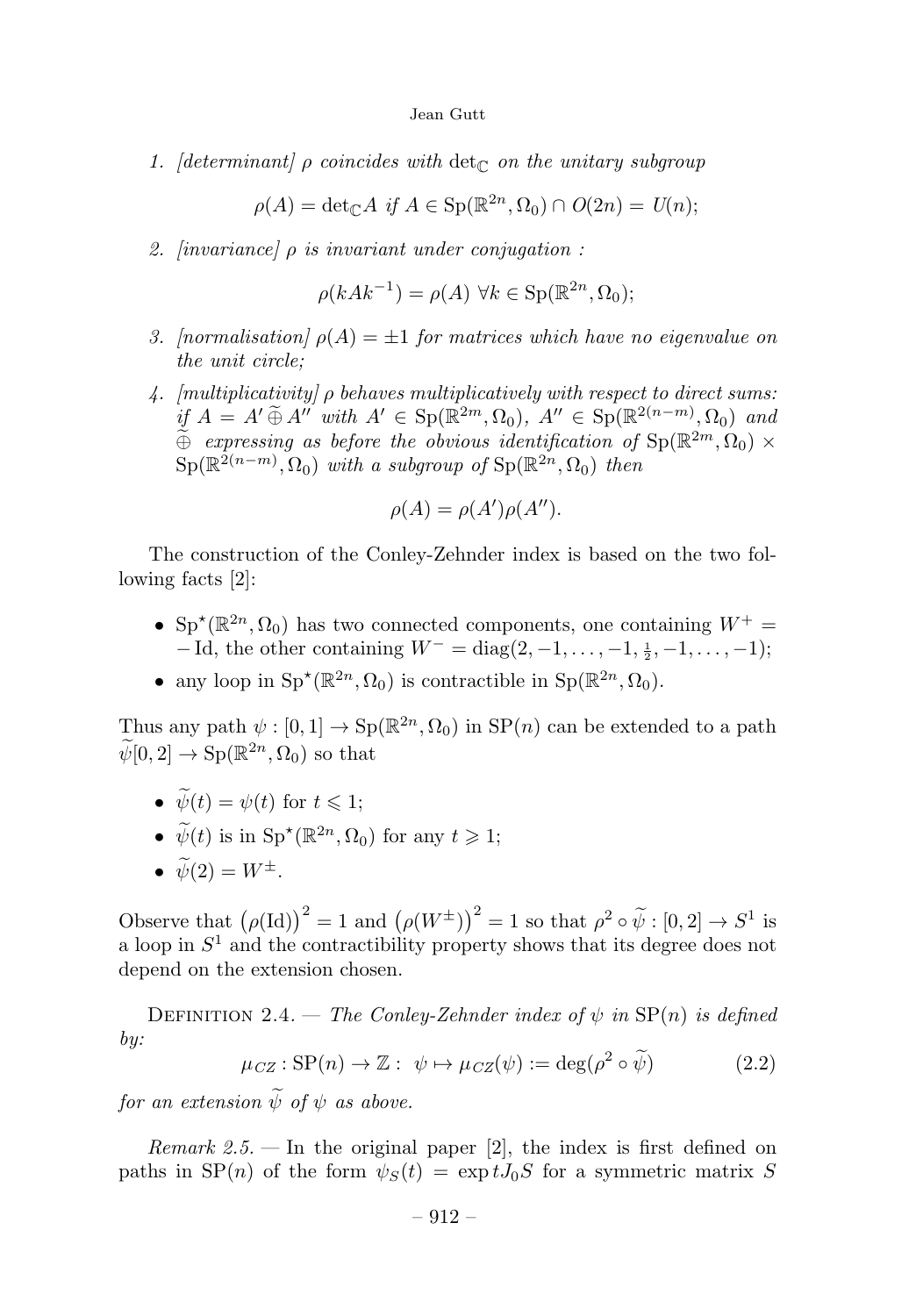so that the purely imaginary eigenvalues of  $J_0S$  are all distinct. It is then shown that in any component of  $SP(n)$  there exists such a path  $\psi_S$  and that the index of two such paths  $\psi_S$  and  $\psi_{S'}$  are equal if and only if the paths are homotopic. The index is then defined to be constant on any connected component of  $SP(n)$ . We have chosen in this presentation to start with the equivalent definition 2.4 given in [6].

PROPOSITION 2.6  $([5, 1])$ . — The Conley-Zehnder index has the following properties:

1. (Naturality) For all path  $\phi : [0, 1] \to \text{Sp}(\mathbb{R}^{2n}, \Omega_0)$  we have

$$
\mu_{CZ}(\phi\psi\phi^{-1}) = \mu_{CZ}(\psi);
$$

- 2. (Homotopy) The Conley-Zehnder index is constant on the components of  $SP(n)$ ;
- 3. (Zero) If  $\psi(s)$  has no eigenvalue on the unit circle for  $s > 0$  then

$$
\mu_{CZ}(\psi)=0;
$$

4. (Product) If  $n' + n'' = n$ , , if  $\psi'$  is in  $SP(n')$  and  $\psi''$  in  $SP(n'')$ , then

 $\mu_{CZ}(\psi' \oplus \psi'') = \mu_{CZ}(\psi') + \mu_{CZ}(\psi'');$ 

with the identification of  $\text{Sp}(\mathbb{R}^{2n'}, \Omega_0) \times \text{Sp}(\mathbb{R}^{2n''}, \Omega_0)$  with a subgroup of  $Sp(\mathbb{R}^{2n},\Omega_0);$ 

5. (Loop) If  $\phi : [0,1] \rightarrow Sp(\mathbb{R}^{2n}, \Omega_0)$  is a loop with  $\phi(0) = \phi(1) = \text{Id}$ , then

$$
\mu_{CZ}(\phi\psi) = \mu_{CZ}(\psi) + 2\mu(\phi)
$$

where  $\mu(\phi)$  is the Maslov index of the loop  $\phi$ , i.e.  $\mu(\phi) = \deg(\rho \circ \phi)$ ;

- 6. (Signature) If  $S = S^{\tau} \in \mathbb{R}^{2n \times 2n}$  is a symmetric non degenerate matrix with all eigenvalues of absolute value  $\langle 2\pi |S| \langle 2\pi |S| \rangle$  $\psi(t) = \exp(J_0 St)$  for  $t \in [0,1]$ , then  $\mu_{CZ}(\psi) = \frac{1}{2} \text{Sign}(S)$  where (Sign(S) is the signature of S).
- 7. (Determinant)  $(-1)^{n-\mu_{CZ}(\psi)} = \text{sign} \det (\text{Id} \psi(1))$
- 8. (Inverse)  $\mu_{CZ}(\psi^{-1}) = \mu_{CZ}(\psi^{\tau}) = -\mu_{CZ}(\psi)$

PROPOSITION 2.7  $([5, 1])$ . - The properties 2., 5. and 6. of homotopy, loop and signature characterize the Conley-Zehnder index.

*Proof.* — Assume  $\mu': SP(n) \to \mathbb{Z}$  is a map satisfying those properties. Let  $\psi : [0, 1] \to \text{Sp}(\mathbb{R}^{2n}, \Omega_0)$  be an element of  $\text{SP}(n)$ ; Since  $\psi$  is in the same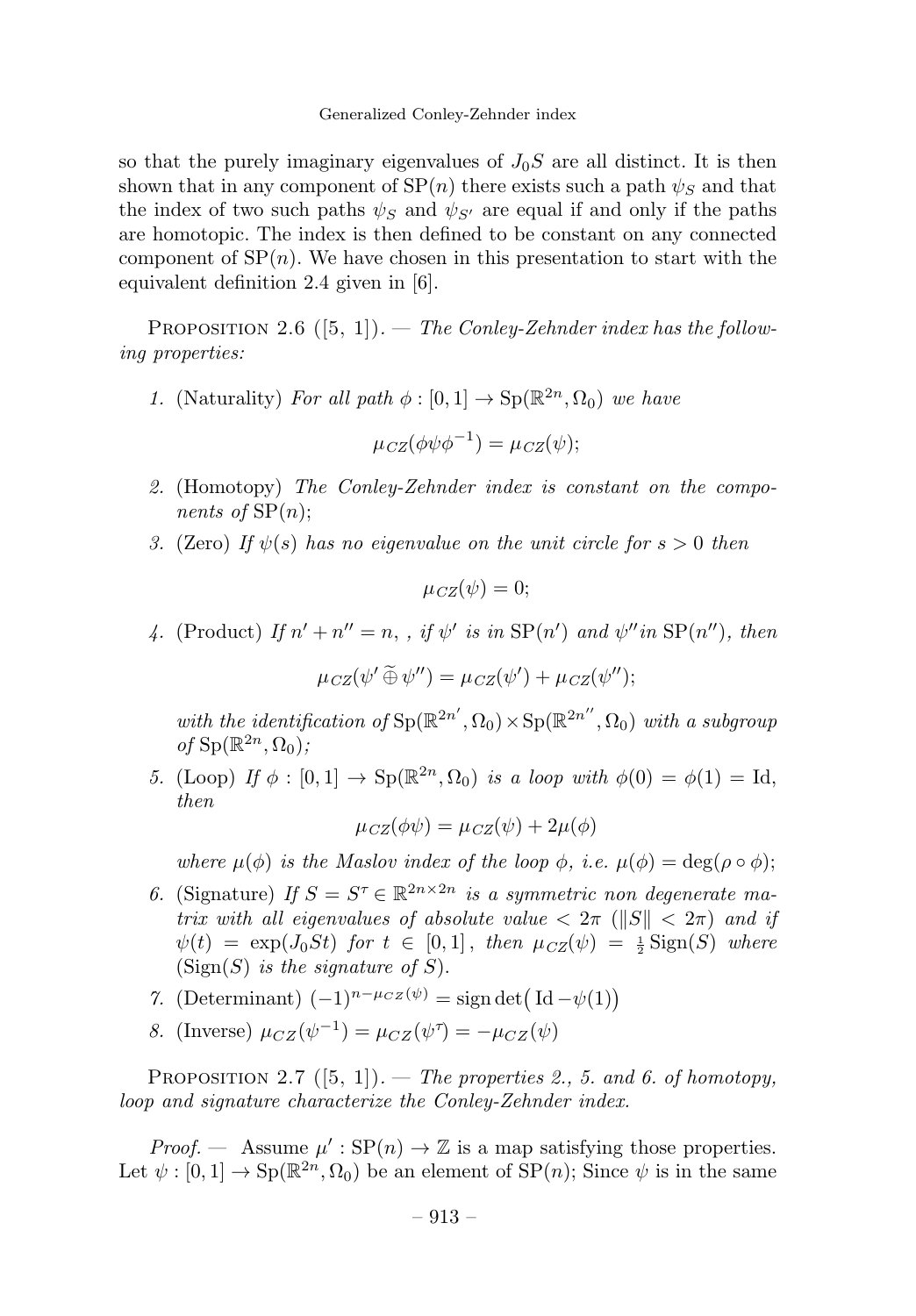component of SP(n) as its prolongation  $\tilde{\psi} : [0, 2] \to Sp(\mathbb{R}^{2n}, \Omega_0)$  we have  $\mu'(\psi) = \mu'(\tilde{\psi}).$ 

Observe that  $W^+ = \exp \pi (J_0 S^+)$  and  $W^- = \exp \pi (J_0 S^-)$  with

$$
S^{+} = \text{Id} \qquad S^{-} = \begin{pmatrix} 0 & 0 & -\frac{\log 2}{\pi} & 0 \\ 0 & \text{Id}_{n-1} & 0 & 0 \\ -\frac{\log 2}{\pi} & 0 & 0 & 0 \\ 0 & 0 & 0 & \text{Id}_{n-1} \end{pmatrix} . \tag{2.3}
$$

The catenation of  $\tilde{\psi}$  and  $\psi_2^-$  (the path  $\psi_2$  in the reverse order, i.e followed from end to beginning) when  $\psi_2 : [0,1] \to \text{Sp}(\mathbb{R}^{2n},\Omega_0)$   $t \mapsto \exp t \pi J_0 S^{\pm}$  is a loop  $\phi$ . Hence  $\tilde{\psi}$  is homotopic to the catenation of  $\phi$  and  $\psi_2$ , which is homotopic to the product  $\phi\psi_2$ .

Thus we have  $\mu'(\psi) = \mu'(\phi \psi_2)$ . By the loop condition  $\mu'(\phi \psi_2) = \mu'(\psi_2) + \mu'(\psi_1)$  $2\mu(\phi)$  and by the signature condition  $\mu'(\psi_2) = \frac{1}{2} \operatorname{Sign}(S^{\pm})$ . Thus

$$
\mu'(\psi) = 2\mu(\phi) + \frac{1}{2}\operatorname{Sign}(S^{\pm}).
$$

Since the same is true for  $\mu_{CZ}(\psi)$ , this proves uniqueness.

Remark 2.8. — Let  $\psi \in \mathsf{SP}(n)$  and let  $\widetilde{\psi}: [0,2] \to \mathsf{Sp}(\mathbb{R}^{2n},\Omega_0)$  be an extension as before. The Conley-Zehnder index of  $\psi$  is equal to the integer given by the degree of the map  $\tilde{\rho}^2 \circ \tilde{\psi} : [0, 2] \to \mathbb{S}^1$ :

$$
\mu_{\text{CZ}}(\psi) := \text{deg}(\tilde{\rho}^2 \circ \tilde{\psi}) \tag{2.4}
$$

for any continuous map  $\tilde{\rho}$ : Sp( $\mathbb{R}^{2n}$ ,  $\Omega_0$ )  $\to S^1$  which coincide with the (complex) determinant  $\det_{\mathbb{C}}$  on  $U(n) = O(\mathbb{R}^{2n}) \cap Sp(\mathbb{R}^{2n}, \Omega_0)$ , such that  $\tilde{\rho}(W^-) = \pm 1$ , and such that

$$
\deg(\tilde{\rho}^2 \circ \psi_{2-}) = n - 1 \quad \text{for } \psi_{2-} : t \in [0, 1] \mapsto \exp t \pi J_0 S^-.
$$

This is a direct consequence of the fact that the map defined by  $\deg(\tilde{\rho}^2 \circ \tilde{\psi})$ has the homotopy property, the loop property (since any loop is homotopic to a loop of unitary matrices where  $\rho$  and det<sub>C</sub> coincide) and we have added what we need of the signature property to characterize the Conley-Zehnder index, i.e.. the value of the Conley-Zehnder index on the paths  $\psi_{2\pm}: t \in$  $[0,1] \mapsto \exp t\pi J_0 S^{\pm}$ . Indeed  $\frac{1}{2}$  Sign  $S^- = n-1$ ,  $S^+ = \text{Id}_{2n}, \frac{1}{2}$  Sign  $S^+ = n$ and  $\exp t\pi J_0 S^+ = \exp t\pi \left(\begin{smallmatrix} 0 & -\text{Id}_n \\ \text{Id}_n & 0 \end{smallmatrix}\right) = \left(\begin{smallmatrix} \cos \pi t \text{ Id}_n & -\sin \pi t \text{ Id}_n \\ \sin \pi t \text{ Id}_n & \cos \pi t \text{ Id}_n \end{smallmatrix}\right)$  is in U(n) so that  $\tilde{\rho}^2 \left( \exp t \pi \left( \frac{0}{\mathrm{Id}_n} - \frac{\mathrm{Id}_n}{0} \right) \right) = e^{2\pi i n t}$  and  $\deg(\tilde{\rho}^2 \circ \psi_{2+}) = n$ .

Example 2.9. — In particular, the Conley-Zehnder index of a path  $\psi \in$  $SP(n)$  is given by

$$
\mu_{\text{CZ}}(\psi) := \text{deg}(\text{det}_{\mathbb{C}}^2 \circ U \circ \widetilde{\psi}) \tag{2.5}
$$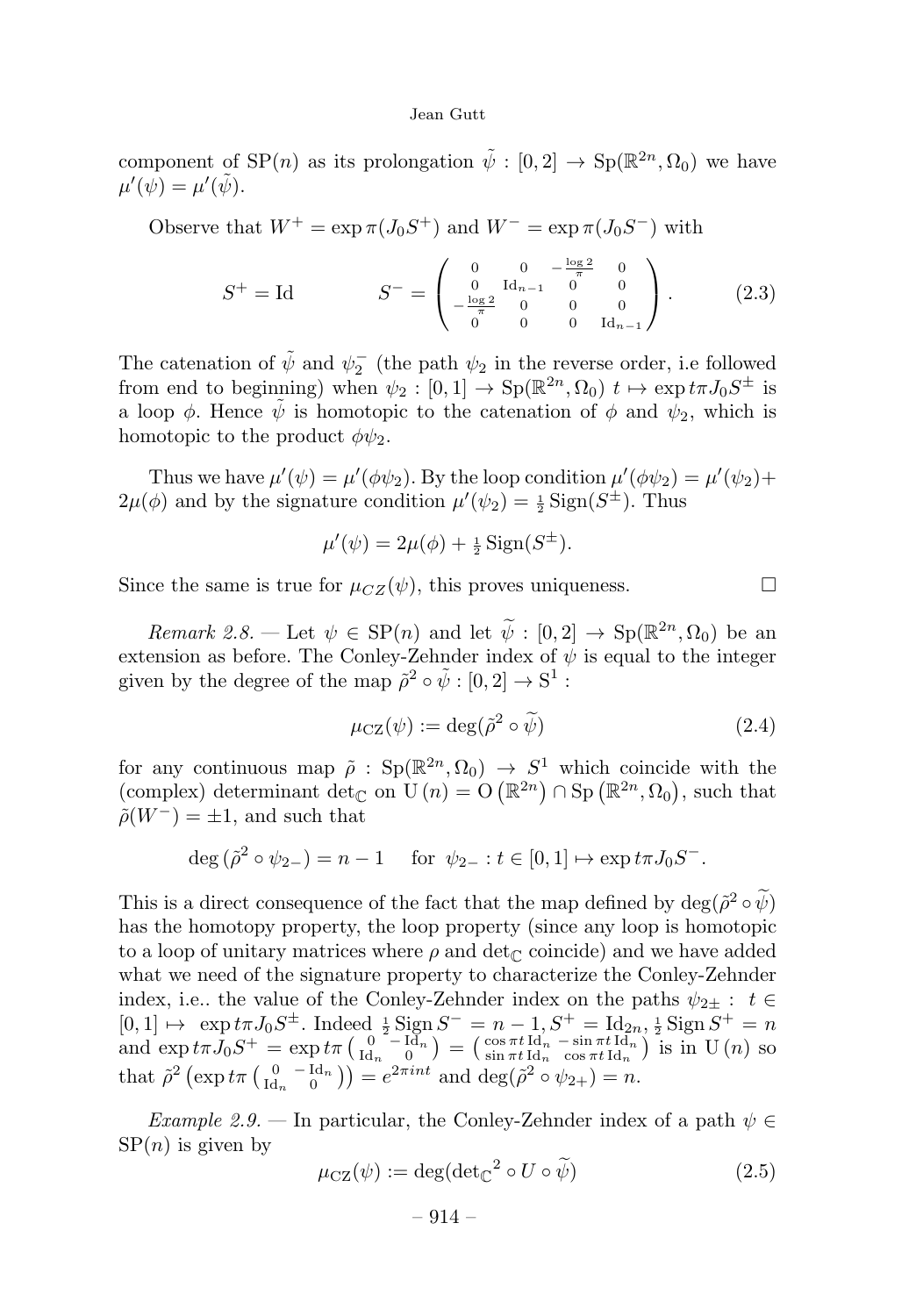where  $U : Sp(\mathbb{R}^{2n}, \Omega_0) \to U(n)$  is the projection defined by the polar decomposition  $U(A) = AP^{-1}$  with P the unique symmetric positive definite matrix such that  $P^2 = A^{\tau}A$ . The map  $\tilde{\rho} := \det_{\mathbb{C}} \circ U$  is indeed continuous, coincides obviously with  $\det_{\mathbb{C}}$  on U  $(n)$  and we have that  $\exp t\pi J_0 \begin{pmatrix} 0 & -\frac{\log 2}{\pi} \\ -\frac{\log 2}{\pi} & 0 \end{pmatrix}$  $\setminus$  $= \begin{pmatrix} 2^t & 0 \\ 0 & 2^{-t} \end{pmatrix}$ is a positive symmetic matrix so that  $U(\exp t\pi J_0S^-)$  =  $\left(\begin{matrix} 1 & 0 & 0 & 0 \\ 0 & \cos \pi t \, \text{Id}_{n-1} & 0 & -\sin \pi t \, \text{Id}_{n-1} \\ 0 & 0 & 1 & 0 \\ 0 & \sin \pi t \, \text{Id}_{n-1} & 0 & \cos \pi t \, \text{Id}_{n-1} \end{matrix}\right)$  $\setminus$ ; hence  $\det_{\mathbb{C}}^2 \circ U(\exp t\pi J_0S^-) = e^{2\pi i(n-1)t}$  and  $deg(det_{\mathbb{C}}^2 \circ U \circ \psi_{2-}) = n-1$ . An equivalent version of formula (2.5) already appears in [2].

Example 2.10 One obtains a new formula for the Conley-Zehnder index of a path  $\psi \in \text{SP}(n)$  using the parametrization of the symplectic group introduced by Rawnsley:

$$
\mu_{CZ}(\psi) := \deg(\hat{\rho}^2 \circ \tilde{\psi}) \tag{2.6}
$$

where  $\hat{\rho}: Sp(\mathbb{R}^{2n}, \Omega_0) \to S^1$  is the normalized complex determinant of the C-linear part of the matrix:

$$
\hat{\rho}(A) = \frac{\det_{\mathbb{C}}\left(\frac{1}{2}(A - J_0 A J_0)\right)}{|\det_{\mathbb{C}}\left(\frac{1}{2}(A - J_0 A J_0)\right)|}.\tag{2.7}
$$

Let us observe that this is well defined : for any  $A \in Sp(\mathbb{R}^{2n}, \Omega_0)$ , the element  $C_A := \frac{1}{2}(A - J_0 A J_0)$ , which clearly defines a complex linear endomorphism of  $\mathbb{C}^n$  since it commutes with  $J_0$ , is invertible. Indeed, for any non-zero  $v \in V$ , one has

$$
4\Omega_0(C_A v, J_0 C_A v) = 2\Omega_0(v, J_0 v) + \Omega_0(Av, J_0 A v) + \Omega_0(A J_0 v, J_0 A J_0 v) > 0.
$$

If  $A \in U(n)$ , then  $C_A = A$  so that  $\hat{\rho}(A) = \det_{\mathbb{C}}(A)$ , hence  $\hat{\rho}$  is a continuous map which coincide with  $\det_{\mathbb{C}}$  on  $U(n)$ . Furthermore

 $\frac{1}{2}$   $\left( \begin{array}{cc} 2^t & 0 \\ 0 & 2^{-t} \end{array} \right)$  $\Big) - J_0 \left( \begin{smallmatrix} 2^t & 0 \ 0 & 2^{-t} \end{smallmatrix} \right)$  $\left( \int_0^{\overline{1}} J_0 \right) = \frac{1}{2} \left( \begin{array}{cc} 2^t + 2^{-t} & 0 \\ 0 & 2^t + 1 \end{array} \right)$ 0  $2^t+2^{-t}$  hence its complex determinant is equal to  $\frac{1}{2}(2^t + 2^{-t})$  and its normalized complex determinant is equal to 1 so that  $\rho(\exp t\pi J_0S^{-}) = e^{\pi i(n-1)t}$  and  $\deg(\rho^2 \circ \psi_{2-}) = n-1$ .

#### 3. The Robbin-Salamon index for a path of Lagrangians

A Lagrangian in a symplectic vector space  $(V, \Omega)$  of dimension  $2n$  is a subspace L of V of dimension n such that  $\Omega|_{L\times L} = 0$ . Given any Lagrangian L in V, there exists a Lagrangian M (not unique!) such that  $L \oplus M =$ V. With the choice of such a supplementary M any Lagrangian  $L'$  in a neighborhood of  $L$  (any Lagrangian supplementary to  $M$ ) can be identified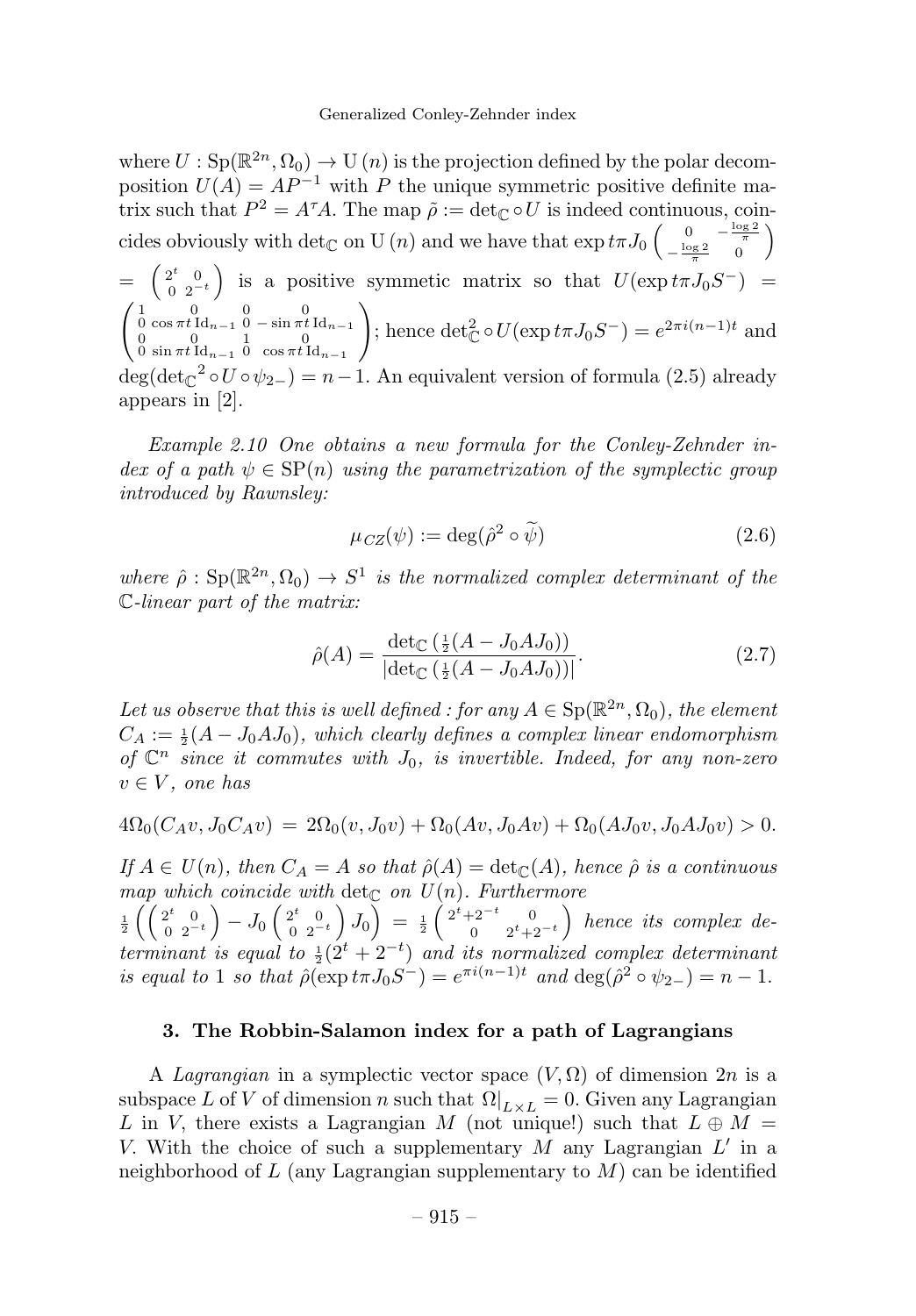to a linear map  $\alpha: L \to M$  through  $L' = \{v + \alpha(v) \mid v \in L\}$ , with  $\alpha$  such that  $\Omega(\alpha(v), w) + \Omega(v, \alpha(w)) = 0$   $\forall v, w \in L$ . Hence it can be identified to a symmetric bilinear form  $\underline{\alpha}: L \times L \to \mathbb{R} : (v, v') \mapsto \Omega(v, \alpha(v'))$ . In particular the tangent space at a point L to the space  $\mathcal{L}_{(V,\Omega)}$  of Lagrangians in  $(V,\Omega)$ can be identified to the space of symmetric bilinear forms on L.

If  $\Lambda : [a, b] \to \mathcal{L}_n := \mathcal{L}_{(\mathbb{R}^{2n}, \Omega_0)} : t \mapsto \Lambda_t$  is a smooth curve of Lagrangian subspaces in  $(\mathbb{R}^{2n}, \Omega_0)$ , we define  $Q(\Lambda_{t_0}, \dot{\Lambda}_{t_0})$  to be the symmetric bilinear form on  $\Lambda_{t_0}$  defined by

$$
Q(\Lambda_{t_0}, \dot{\Lambda}_{t_0})(v, v') = \left. \frac{d}{dt} \underline{\alpha}_t(v, v') \right|_{t_0} = \left. \frac{d}{dt} \Omega(v, \alpha_t(v')) \right|_{t_0}
$$
(3.1)

where  $\alpha_t : \Lambda_{t_0} \to M$  is the map corresponding to  $\Lambda_t$  for a decomposition  $\mathbb{R}^{2n} = \Lambda_{t_0} \oplus M$  with M Lagrangian. Then [4] :

- the symmetric bilinear form  $Q(\Lambda_{t_0}, \Lambda_{t_0}) : \Lambda_{t_0} \times \Lambda_{t_0} \to \mathbb{R}$  is independent of the choice of the supplementary Lagrangian M to  $\Lambda_{t_0}$ ;
- if  $\psi \in \mathrm{Sp}(\mathbb{R}^{2n}, \Omega_0)$  then

$$
Q(\psi\Lambda_{t_0},\psi\dot{\Lambda}_{t_0})(\psi v,\psi v') = Q(\Lambda_{t_0},\dot{\Lambda}_{t_0})(v,v') \quad \forall v, v' \in \Lambda_{t_0}.\tag{3.2}
$$

Let us choose and fix a Lagrangian L in  $(\mathbb{R}^{2n}, \Omega_0)$ . Consider a smooth path of Lagrangians  $\Lambda : [a, b] \to \mathcal{L}_n$ . A crossing for  $\Lambda$  is a number  $t \in [a, b]$ for which dim  $\Lambda_t \cap L \neq 0$ . At each crossing time  $t \in [a, b]$  one defines the crossing form

$$
\Gamma(\Lambda, L, t) = Q(\Lambda_t, \dot{\Lambda}_t) \Big|_{\Lambda_t \cap L}.
$$
\n(3.3)

A crossing t is called regular if the crossing form  $\Gamma(\Lambda, L, t)$  is nondegenerate. In that case  $\Lambda_s \cap L = \{0\}$  for  $s \neq t$  in a neighborhood of t.

DEFINITION 3.1 ([4]). — For a curve  $\Lambda : [a, b] \to \mathcal{L}_n$  with only regular crossings the Robbin-Salamon index is defined as

$$
\mu_{RS}(\Lambda, L) = \frac{1}{2} \operatorname{Sign} \Gamma(\Lambda, L, a) + \sum_{\substack{a < t < b \\ t \text{ crossing}}} \operatorname{Sign} \Gamma(\Lambda, L, t) + \frac{1}{2} \operatorname{Sign} \Gamma(\Lambda, L, b). \tag{3.4}
$$

Robbin and Salamon show (Lemmas 2.1 and 2.2 in  $\mathcal{A}$ ) that two paths with only regular crossings which are homotopic with fixed endpoints have the same Robbin-Salamon index and that every continuous path of Lagrangians is homotopic with fixed endpoints to one having only regular crossings. The Robbin-Salamon index of a continuous path  $\Lambda$  of Lagrangians is defined as the Robbin-Salamon index of a path which has only regular crossings and which is homotopic to  $\Lambda$  with fixed endpoints.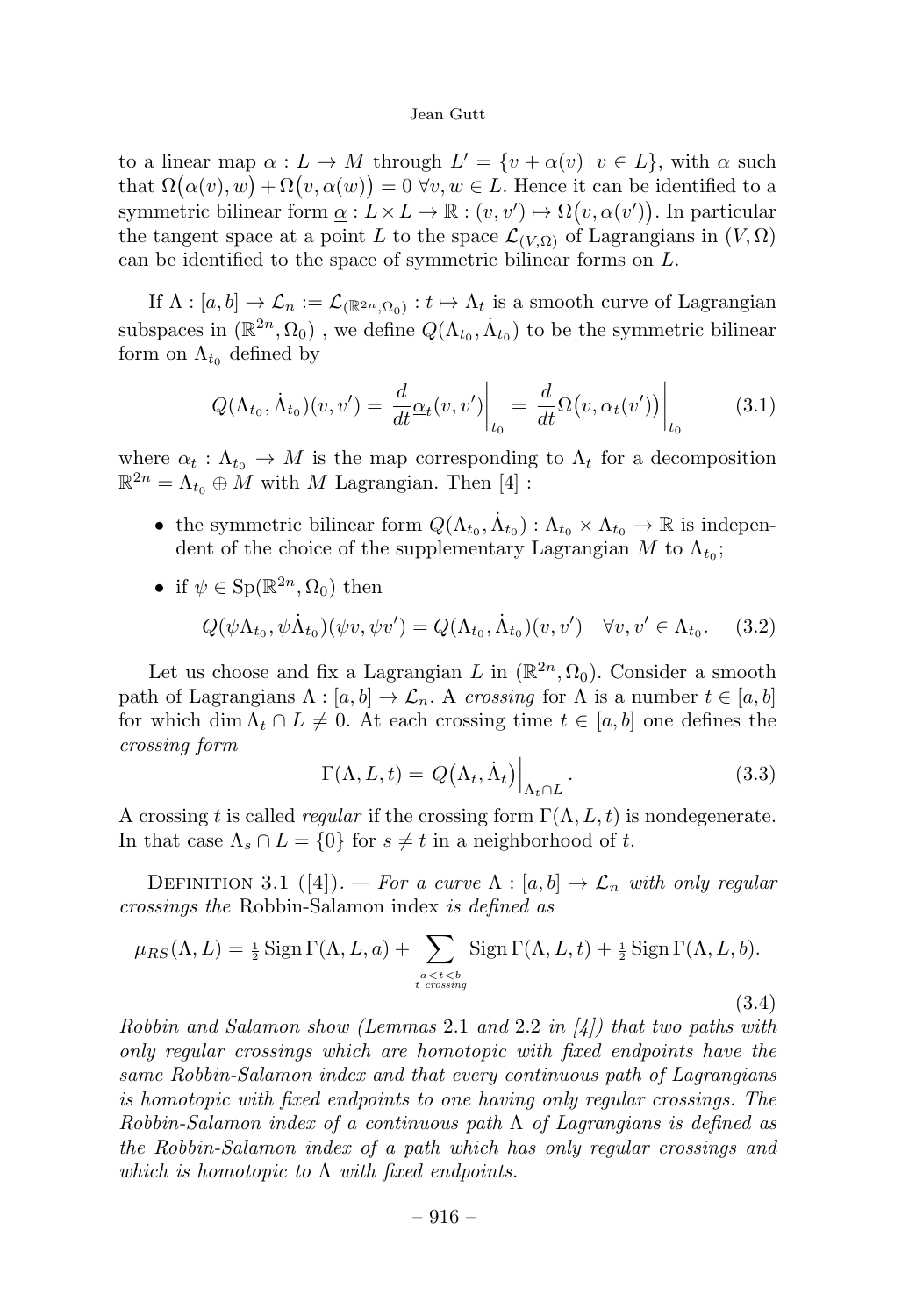This index depends on the choice of the reference Lagrangian L. Robbin and Salamon show ([4], Theorem 2.3):

THEOREM 3.2 ([4]). — The index  $\mu_{BS}$  has the following properties:

- 1. (Naturality) For  $\psi \in \mathrm{Sp}(\mathbb{R}^{2n}, \Omega)$   $\mu_{RS}(\psi \Lambda, \psi L) = \mu_{RS}(\Lambda, L)$ .
- 2. (Catenation) For  $a < c < b$ ,  $\mu_{RS}(\Lambda, L) = \mu_{RS}(\Lambda_{|_{[a,c]}}, L) + \mu_{RS}(\Lambda_{|_{[c,b]}}, L)$ .
- 3. (Product) If  $n' + n'' = n$ , identify  $\mathcal{L}_{n'} \times \mathcal{L}_{n''}$  as a submanifold of  $\mathcal{L}_n$  in the obvious way. Then  $\mu_{RS}(\Lambda' \oplus \Lambda'', L' \oplus L'') = \mu_{RS}(\Lambda', L') +$  $\mu_{RS}(\Lambda'', L'').$
- 4. (Localization) If  $L = R^n \times \{0\}$  and  $\Lambda(t) = \text{Gr}(A(t))$  where  $A(t)$  is a path of symmetric matrices, then the index of  $\Lambda$  is given by  $\mu_{RS}(\Lambda, L) = \frac{1}{2} \operatorname{Sign} A(b) - \frac{1}{2} \operatorname{Sign} A(a).$
- 5. (Homotopy) Two paths  $\Lambda_0, \Lambda_1 : [a, b] \to \mathcal{L}_n$  with  $\Lambda_0(a) = \Lambda_1(a)$  and  $\Lambda_0(b)=\Lambda_1(b)$  are homotopic with fixed endpoints if and only if they have the same index.
- 6. (Zero) Every path  $\Lambda : [a, b] \to \Sigma_k(V)$ , with  $\Sigma_k(V) = \{ M \in \mathcal{L}_n \mid \dim M \cap$  $L = k$ , has index  $\mu_{BS}(\Lambda, L) = 0$ .

# 4. The Robbin-Salamon index for a path of symplectic matrices

## 4.1. Generalized Conley-Zehnder index

Consider the symplectic vector space  $(\mathbb{R}^{2n} \times \mathbb{R}^{2n}, \overline{\Omega} = -\Omega_0 \times \Omega_0)$ . Given any linear map  $\psi: \mathbb{R}^{2n} \to \mathbb{R}^{2n}$ , its graph

$$
\operatorname{Gr} \psi = \{(x, \psi x) | x \in \mathbb{R}^{2n}\}
$$

is a 2n-dimensional subspace of  $\mathbb{R}^{2n} \times \mathbb{R}^{2n}$  which is Lagrangian if and only if  $\psi$  is symplectic  $(\psi \in \text{Sp}(\mathbb{R}^{2n}, \Omega_0)).$ 

A particular Lagrangian is given by the diagonal

$$
\Delta = \operatorname{Gr} \operatorname{Id} = \{ (x, x) | x \in \mathbb{R}^{2n} \}. \tag{4.1}
$$

Remark that  $Gr(-\psi)$  is a Lagrangian subspace which is always supplementary to Gr  $\psi$  for  $\psi \in \mathrm{Sp}(\mathbb{R}^{2n}, \Omega_0)$ . In fact Gr  $\phi$  and Gr  $\psi$  are supplementary if and only if  $\phi - \psi$  is invertible.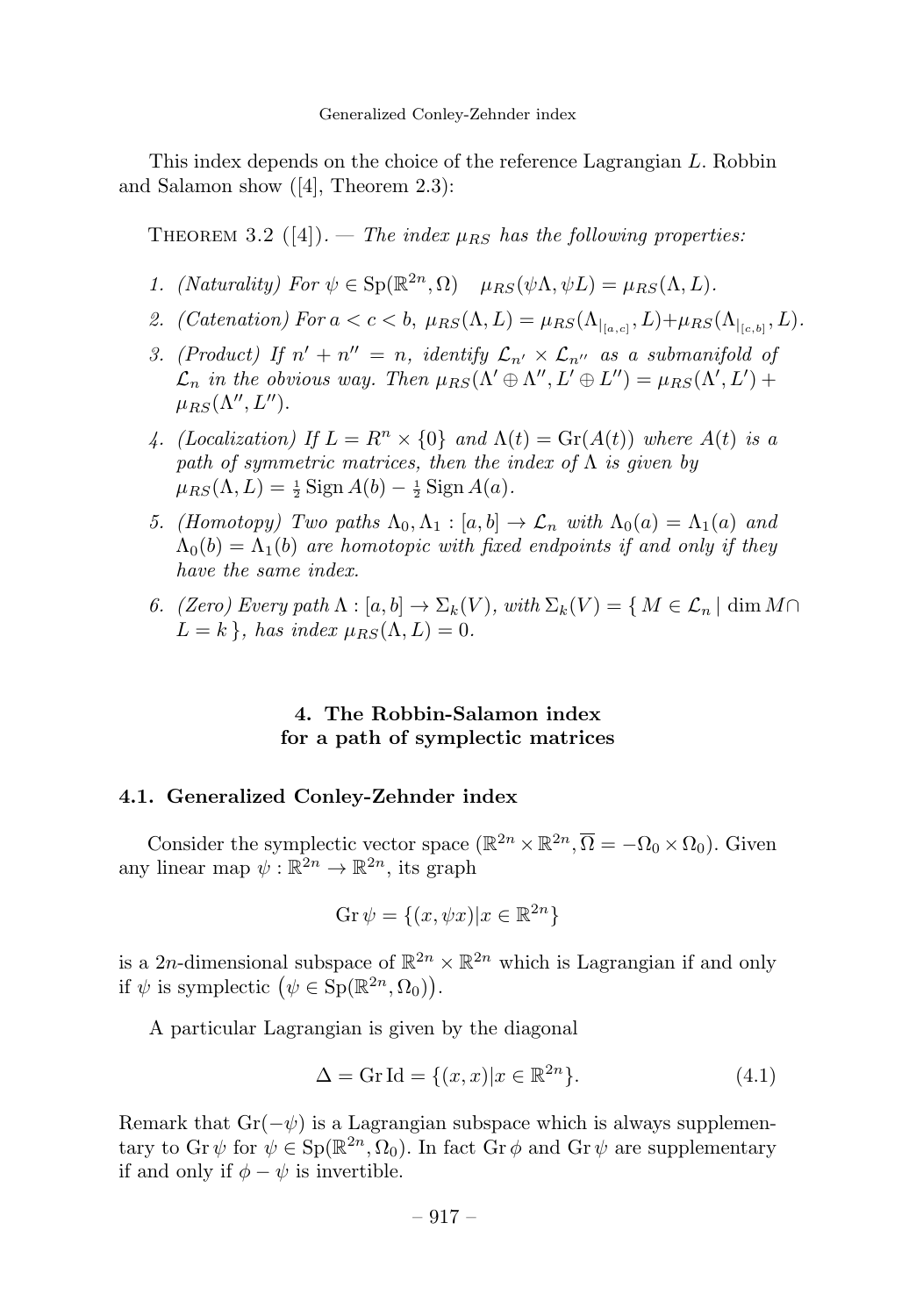DEFINITION  $4.1.$  — The Robbin-Salamon index of a continuous path of symplectic matrices  $\psi : [0,1] \to Sp(\mathbb{R}^{2n}, \Omega_0) : t \mapsto \psi_t$  is defined as the Robbin-Salamon index of the path of Lagrangians in  $(\mathbb{R}^{2n} \times \mathbb{R}^{2n}, \overline{\Omega})$ ,

$$
\Lambda = \mathrm{Gr}\,\psi : [0,1] \to \mathcal{L}_{2n} : t \mapsto \mathrm{Gr}\,\psi_t
$$

when the fixed Lagrangian is the diagonal  $\Delta$ :

$$
\mu_{RS}(\psi) := \mu_{RS}(\text{Gr}\,\psi,\Delta). \tag{4.2}
$$

Note that this index is defined for any continuous path of symplectic matrices but can have half integer values. It is used in the definition of the grading of some homologies, for instance Morse-Bott symplectic homology.

A crossing for a smooth path Gr  $\psi$  is a number  $t \in [0, 1]$  for which 1 is an eigenvalue of  $\psi_t$  and

$$
\operatorname{Gr}\psi_t \cap \Delta = \{ (x, x) \, | \, \psi_t x = x \}
$$

is in bijection with  $\text{Ker}(\psi_t - \text{Id}).$ 

The properties of homotopy, catenation and product of theorem 3.2 imply that [4]

- $\mu_{RS}$  is invariant under homotopies with fixed endpoints,
- $\mu_{RS}$  is additive under catenation of paths and
- $\mu_{RS}$  has the product property  $\mu_{RS}(\psi' \oplus \psi'') = \mu_{RS}(\psi') + \mu_{RS}(\psi'')$ as in proposition 2.6.

The zero property of the Robbin-Salamon index of a path of Lagrangians becomes:

PROPOSITION 4.2. — If  $\psi : [a, b] \rightarrow Sp(\mathbb{R}^{2n}, \Omega)$  is a path of matrices such that dim Ker( $\psi(t) - \text{Id}$ ) = k for all  $t \in [a, b]$  then  $\mu_{RS}(\psi) = 0$ .

Indeed,  $\operatorname{Gr} \psi_t \cap \Delta = \{v \in \mathbb{R}^{2n} | \psi_t v = v\}$  so  $\dim(\operatorname{Gr} \psi_t \cap \Delta) = k$  if and only if dim Ker( $\psi(t) - \text{Id}$ ) = k.

PROPOSITION 4.3 (Naturality). — Consider two continuous paths of symplectic matrices  $\psi, \phi : [0, 1] \to \text{Sp}(\mathbb{R}^{2n}, \Omega_0)$  and define  $\psi' = \phi \psi \phi^{-1}$ . Then

$$
\mu_{RS}(\psi') = \mu_{RS}(\psi)
$$

 $-918-$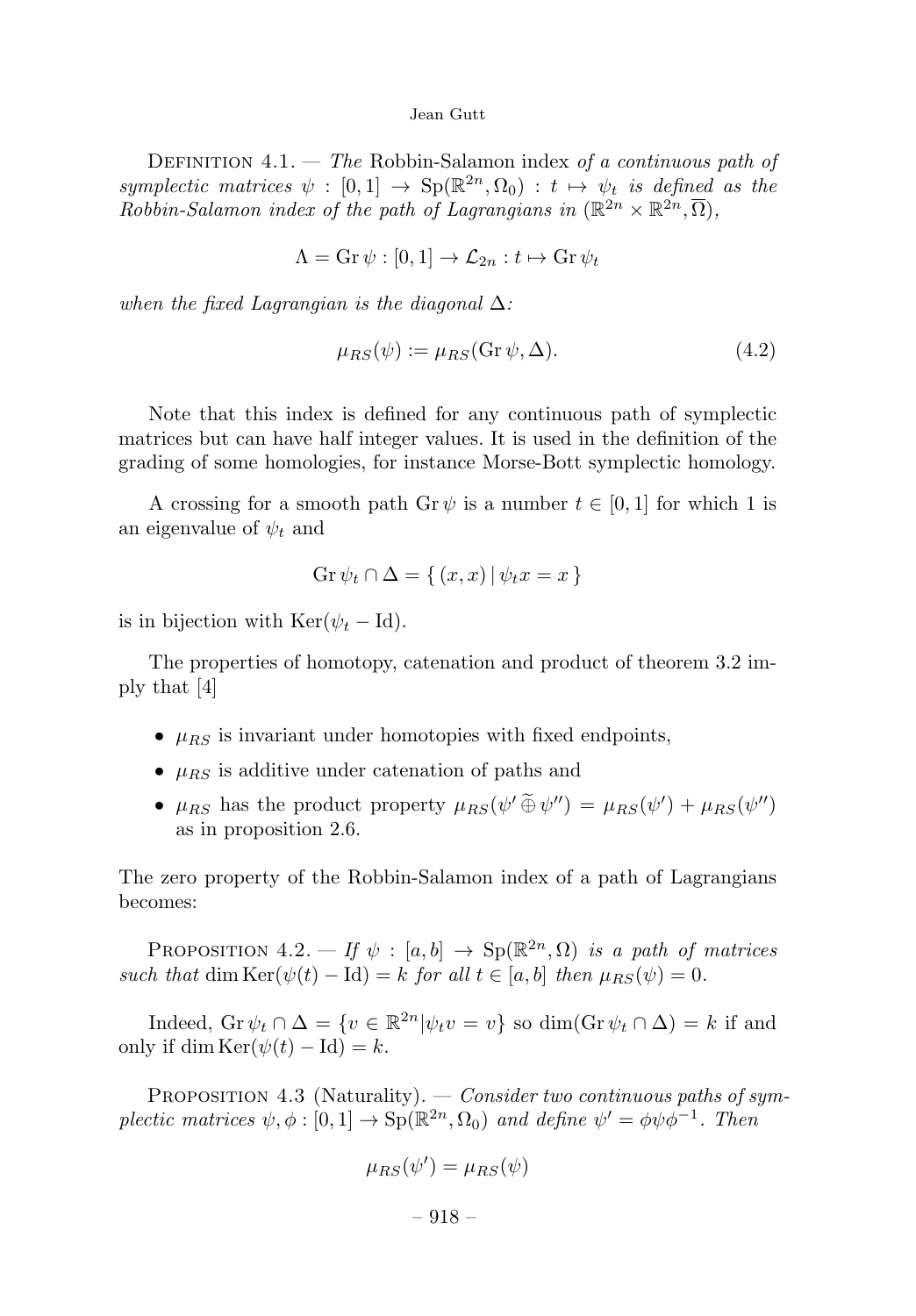$Proof.$  — One has

$$
\Lambda'_t := \text{Gr}\,\psi'_t \quad = \quad \{(x, \phi_t \psi_t \phi_t^{-1} x) \mid x \in \mathbb{R}^{2n}\}
$$
\n
$$
= \quad \{(\phi_t y, \phi_t \psi_t y) \mid y \in \mathbb{R}^{2n}\}
$$
\n
$$
= \quad (\phi_t \times \phi_t) \text{ Gr}\,\psi_t
$$
\n
$$
= \quad (\phi_t \times \phi_t) \Lambda_t
$$

and  $(\phi_t \times \phi_t) \Delta = \Delta$ . Furthermore  $(\phi_t \times \phi_t) \in \text{Sp}(\mathbb{R}^{2n} \times \mathbb{R}^{2n}, \overline{\Omega})$ . Hence  $t \in [0, 1]$  is a crossing for the path of Lagrangians  $\Lambda' = \text{Gr } \psi'$  if and only if dim Gr  $\psi'_t \cap \Delta \neq 0$  if and only if  $\dim(\phi_t \times \phi_t)(\text{Gr } \psi_t \cap \Delta) \neq 0$  if and only if t is a crossing for the path of Lagrangian  $\Lambda = \mathop{\rm Gr}\nolimits \psi$ .

By homotopy with fixed endpoints, we can assume that  $\Lambda$  has only regular crossings and  $\phi$  is locally constant around each crossing t so that

$$
\frac{d}{dt}(\phi\psi\phi^{-1})(t) = \phi_t\dot{\psi}_t\phi_t^{-1}.
$$

Then at each crossing

$$
\Gamma(\text{Gr}\,\psi',\Delta,t) = Q(\Lambda'_t, \dot{\Lambda'}_t)|_{\text{Gr}\,\psi'_t \cap \Delta}
$$
  
\n
$$
= Q((\phi_t \times \phi_t)\Lambda_t, (\phi_t \times \phi_t)\dot{\Lambda}_t)|_{(\phi_t \times \phi_t) \text{ Gr}\,\psi_t \cap \Delta}
$$
  
\n
$$
= Q(\Lambda_t, \dot{\Lambda}_t)|_{\text{Gr}\,\psi_t \cap \Delta} \circ (\phi_t^{-1} \times \phi_t^{-1}) \otimes (\phi_t^{-1} \times \phi_t^{-1})
$$

in view of (3.2), so that

$$
Sign \Gamma(Gr \psi', \Delta, t) = Sign \Gamma(Gr \psi, \Delta, t).
$$

 $\Box$ 

DEFINITION 4.4. — For any smooth path  $\psi$  of symplectic matrices, define a path of symmetric matrices S through

$$
\dot{\psi}_t = J_0 S_t \psi_t.
$$

This is indeed possible since  $\psi_t \in \mathrm{Sp}(\mathbb{R}^{2n}, \Omega_0)$   $\forall t$ , thus  $\psi_t^{-1} \psi_t$  is in the Lie algebra  $sp(\mathbb{R}^{2n}, \Omega_0)$  and every element of this Lie algebra may be written in the form  $J_0S$  with S symmetric.

The symmetric bilinear form  $Q(\text{Gr }\psi, \frac{d}{dt}\text{Gr }\psi)$  is given as follows. For any  $t_0 \in [0, 1]$ , write  $\mathbb{R}^{2n} \times \mathbb{R}^{2n} = \text{Gr} \psi_{t_0} \oplus \text{Gr}(-\psi_{t_0})$ . The linear map  $\alpha_t$ : Gr $\psi_{t_0} \to \text{Gr}(-\psi_{t_0})$  corresponding to Gr $\psi_t$  is obtained from:

$$
(x, \psi_t x) = (y, \psi_{t_0} y) + \alpha_t (y, \psi_{t_0} y) = (y, \psi_{t_0} y) + (\widetilde{\alpha}_t y, -\psi_{t_0} \widetilde{\alpha}_t y)
$$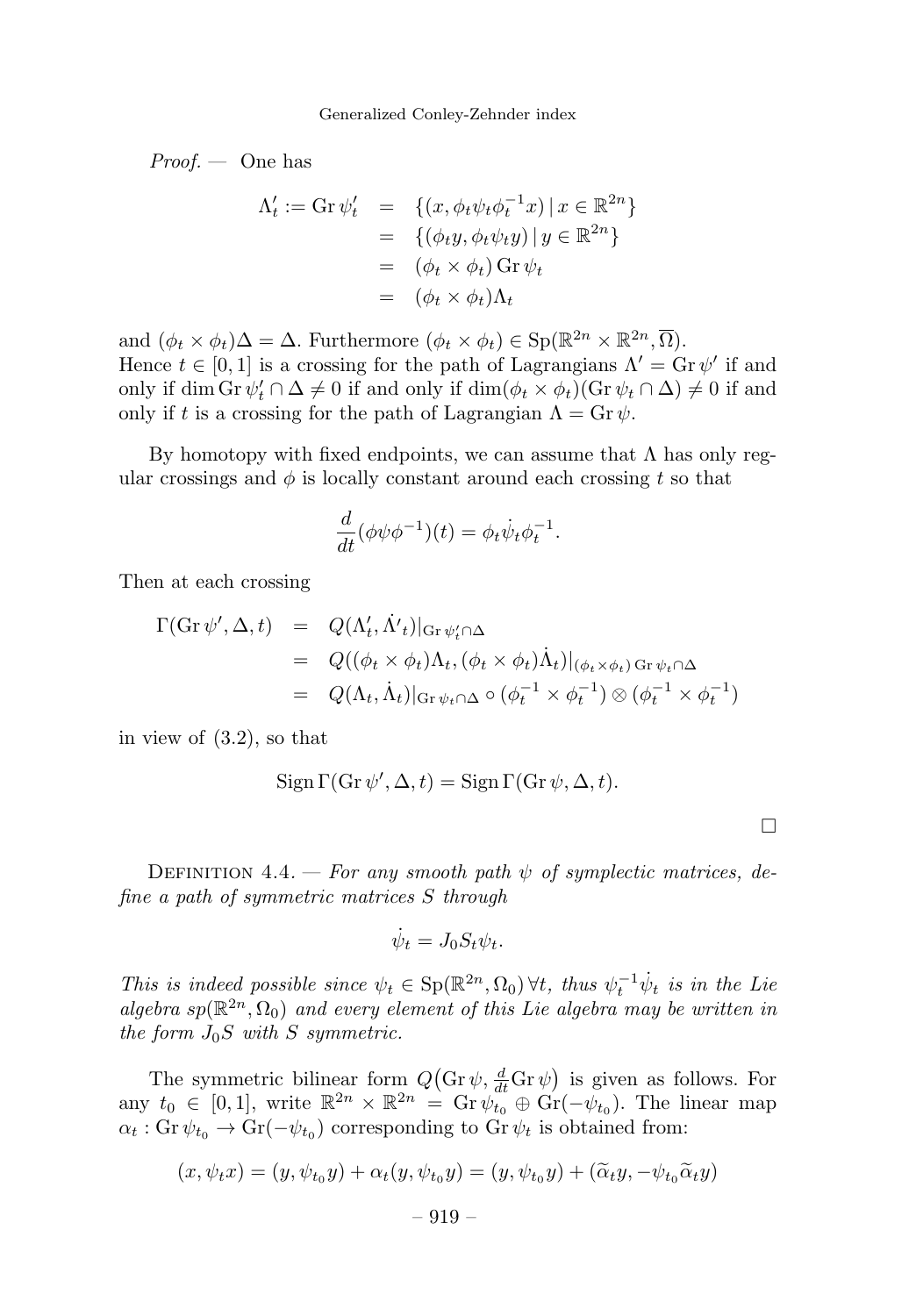if and only if  $(\mathrm{Id} + \widetilde{\alpha}_t)y = x$  and  $\psi_{t_0}(\mathrm{Id} - \widetilde{\alpha}_t)y = \psi_t x$ , hence  $\psi_{t_0}^{-1} \psi_t(\mathrm{Id} + \widetilde{\alpha}_t) =$ Id  $-\tilde{\alpha}_t$  and

$$
\widetilde{\alpha}_t = (\mathrm{Id} + \psi_{t_0}^{-1} \psi_t)^{-1} (\mathrm{Id} - \psi_{t_0}^{-1} \psi_t) \quad ; \qquad \frac{d}{dt} \widetilde{\alpha}_t \bigg|_{t_0} = -\tfrac{1}{2} \psi_{t_0}^{-1} \dot{\psi}_{t_0}.
$$

Thus

$$
Q\Big(\mathrm{Gr}\,\psi_{t_0},\frac{d}{dt}\,\mathrm{Gr}\,\psi_{t_0}\Big)\big((v,\psi_{t_0}v),(v',\psi_{t_0}v')\big)
$$
  
\n
$$
=\frac{d}{dt}\overline{\Omega}\big((v,\psi_{t_0}v),\alpha_t(v',\psi_{t_0}v')\big)\Big|_{t_0}
$$
  
\n
$$
=\frac{d}{dt}\overline{\Omega}\big((v,\psi_{t_0}v),(\widetilde{\alpha}_tv',-\psi_{t_0}\widetilde{\alpha}_tv')\big)\Big|_{t_0}
$$
  
\n
$$
=\frac{-2\Omega_0\Big(v,\frac{d}{dt}\widetilde{\alpha}_t\Big|_{t_0}v'\Big)}{\Omega_0(v,\psi_{t_0}^{-1}\psi_{t_0}v')}
$$
  
\n
$$
=\frac{\Omega_0(v,\psi_{t_0}^{-1}\psi_{t_0}v')}{\Omega_0(\psi_{t_0}v,J_0S_{t_0}\psi_{t_0}v').}
$$

Hence the restriction of Q to Ker( $\psi_{t_0}$  – Id) is given by

$$
Q\Big(\mathrm{Gr}\,\psi_{t_0},\frac{d}{dt}\,\mathrm{Gr}\,\psi_{t_0}\Big)\big((v,\psi_{t_0}v),(v',\psi_{t_0}v')\big)=v^\tau S_{t_0}v'\quad\forall v,v'\in\mathrm{Ker}(\psi_{t_0}-\mathrm{Id}).
$$

A crossing  $t_0 \in [0, 1]$  is thus regular for the smooth path  $\text{Gr } \psi$  if and only if the restriction of  $S_{t_0}$  to Ker( $\psi_{t_0}$  – Id) is nondegenerate.

DEFINITION 4.5  $([4])$ . — Let  $\psi : [0,1] \rightarrow Sp(\mathbb{R}^{2n}, \Omega_0) : t \mapsto \psi_t$  be a smooth path of symplectic matrices. Write  $\psi_t = J_0 S_t \psi_t$  with  $t \mapsto S_t$  a path of symmetric matrices. A number  $t \in [0, 1]$  is called a crossing if  $\det(\psi_t - \text{Id}) =$ 0. For  $t \in [0, 1]$ , the crossing form  $\Gamma(\psi, t)$  is defined as the quadratic form which is the restriction of  $S_t$  to  $\text{Ker}(\psi_t - \text{Id})$ . A crossing  $t_0$  is called regular if the crossing form  $\Gamma(\psi, t_0)$  is nondegenerate.

PROPOSITION 4.6  $([4])$ . — For a smooth path  $\psi : [0,1] \to \text{Sp}(\mathbb{R}^{2n}, \Omega_0)$ :  $t \mapsto \psi_t$  having only regular crossings, the Robbin-Salamon index introduced in definition 4.1 is given by

$$
\mu_{RS}(\psi) = \frac{1}{2} \operatorname{Sign} \Gamma(\psi, 0) + \sum_{\substack{t \text{ crossing,} \\ t \in [0, 1]}} \operatorname{Sign} \Gamma(\psi, t) + \frac{1}{2} \operatorname{Sign} \Gamma(\psi, 1). \tag{4.3}
$$

PROPOSITION 4.7 ([4]). — Let  $\psi : [0, 1] \to \text{Sp}(\mathbb{R}^{2n}, \Omega_0)$  be a continuous path of symplectic matrices such that  $\psi(0) = \text{Id}$  and such that 1 is not an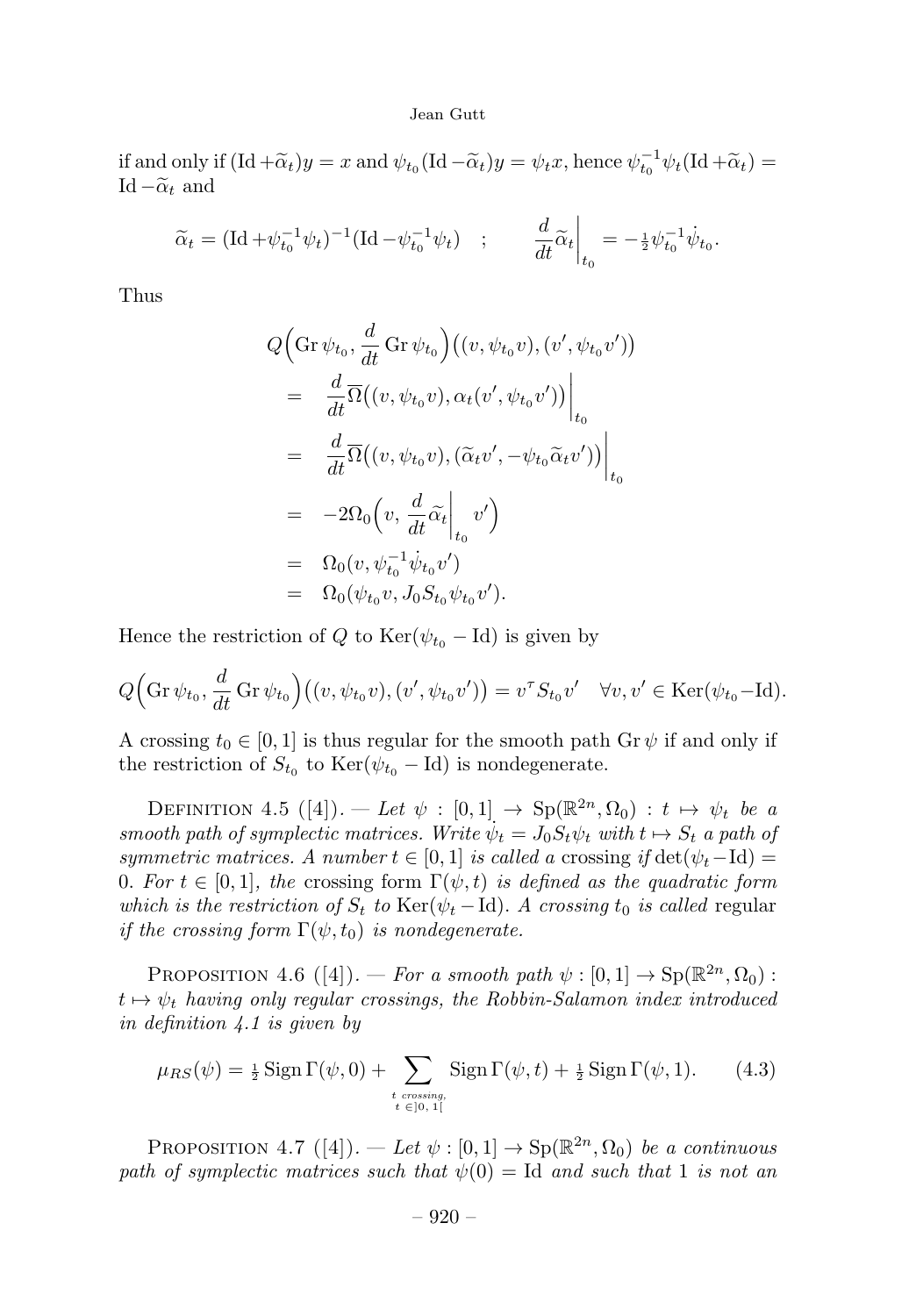#### Generalized Conley-Zehnder index

eigenvalue of  $\psi(1)$  (i.e.  $\psi \in \text{SP}(n)$ ). The Robbin-Salamon index of  $\psi$  defined by  $(4.2)$  coincides with the Conley-Zehnder index of  $\psi$  In particular, for a smooth path  $\psi \in \text{SP}(n)$  having only regular crossings, the Conley-Zehnder index is given by

$$
\mu_{CZ}(\psi) = \frac{1}{2} \operatorname{Sign} \Gamma(\psi, 0) + \sum_{\substack{t \text{ crossing,} \\ t \in ]0, 1[}} \operatorname{Sign} \Gamma(\psi, t)
$$

$$
= \frac{1}{2} \operatorname{Sign}(S_0) + \sum_{\substack{t \text{ crossing,} \\ t \in ]0, 1[}} \operatorname{Sign} \Gamma(\psi, t) \tag{4.4}
$$

with  $S_0 = -J_0 \dot{\psi}_0$ .

 $Proof.$  — Since the Robbin-Salamon index for paths of Lagrangians is invariant under homotopies with fixed endpoints, the Robbin-Salamon index for paths of symplectic matrices is also invariant under homotopies with fixed endpoints.

Its restriction to  $SP(n)$  is actually invariant under homotopies of paths in  $SP(n)$  since for any path in  $SP(n)$ , the starting point  $\psi_0 = Id$  is fixed and the endpoint  $\psi_1$  can only move in a connected component of  $\text{Sp}^*(\mathbb{R}^{2n}, \Omega_0)$ where no matrix has 1 as an eigenvalue.

To show that this index coincides with the Conley-Zehnder index, it is enough, in view of proposition 2.7, to show that it satisfies the loop and signature properties.

Let us prove the signature property. Let  $\psi_t = \exp(tJ_0S)$  with S a symmetric nondegenerate matrix with all eigenvalues of absolute value  $\langle 2\pi, \text{so} \rangle$ that  $\text{Ker}(\exp(tJ_0S) - \text{Id}) = \{0\}$  for all  $t \in ]0,1]$ . Hence the only crossing is at  $t = 0$ , where  $\psi_0 = \text{Id}$  and  $\dot{\psi}_t = J_0 S \psi_t$  so that  $S_t = S$  for all t and

$$
\mu_{CZ}(\psi) = \frac{1}{2}\operatorname{Sign} S_0 = \frac{1}{2}\operatorname{Sign} S.
$$

To prove the loop property, note that  $\mu_{RS}$  is additive for catenation and invariant under homotopies with fixed endpoints. The path  $(\phi\psi)$  is homotopic to the catenation of  $\phi$  and  $\psi$ ; it is thus enough to show that the Robbin-Salamon index of a loop is equal to  $2 \deg(\rho \circ \phi)$ . Since two loops  $\phi$ and  $\phi'$  are homotopic if and only if  $\deg(\rho \circ \phi) = \deg(\rho \circ \phi')$ , it is enough to consider the loops  $\phi_n$  defined by

$$
\phi_n(t) := \begin{pmatrix} \cos 2\pi nt & -\sin 2\pi nt \\ \sin 2\pi nt & \cos 2\pi nt \end{pmatrix} \widetilde{\oplus} \begin{pmatrix} a(t) \operatorname{Id} & 0 \\ 0 & a(t)^{-1} \operatorname{Id} \end{pmatrix}
$$

$$
-921 -
$$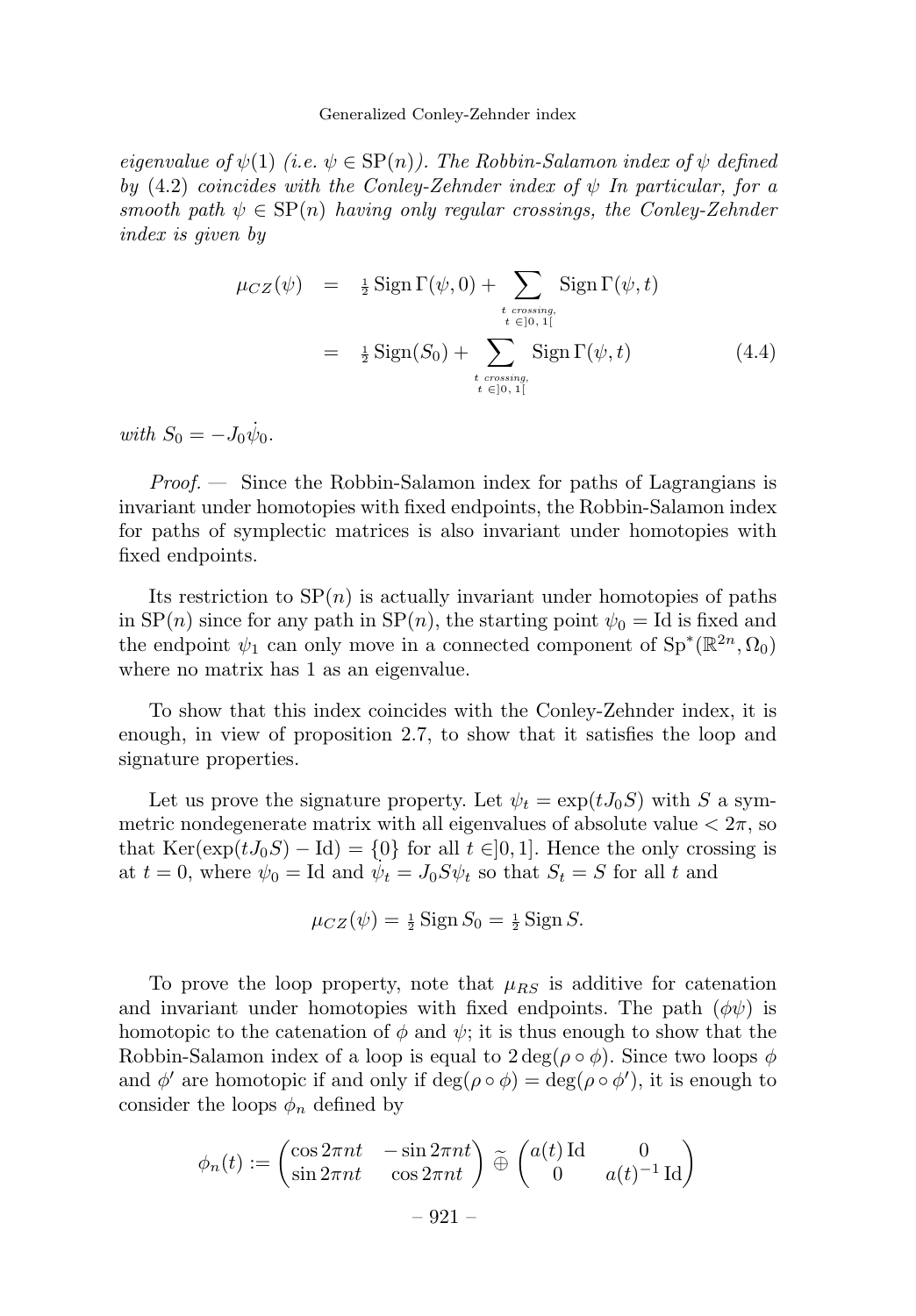with  $a:[0,1] \to \mathbb{R}^+$  a smooth curve with  $a(0) = a(1) = 1$  and  $a(t) \neq 1$  for  $t \in ]0,1[$ . Since  $\rho(\phi_n(t)) = e^{2\pi int}$ , we have  $\deg(\phi_n) = n$ .

The crossings of  $\phi_n$  arise at  $t = \frac{m}{n}$  with m an integer between 0 and n. At such a crossing,  $\text{Ker}(\phi_n(t))$  is  $\mathbb{R}^{2^k}$  for  $0 < t < 1$  and is  $\mathbb{R}^{2n}$  for  $t = 0$  and  $t = 1$ . We have

$$
\dot{\phi}_n(t) = \left( \begin{pmatrix} 0 & -2\pi n \\ 2\pi n & 0 \end{pmatrix} \widetilde{\oplus} \begin{pmatrix} \frac{\dot{a}(t)}{a(t)} \operatorname{Id} & 0 \\ 0 & -\frac{\dot{a}(t)}{a(t)} \operatorname{Id} \end{pmatrix} \right) \phi_n(t)
$$

so that, extending  $\widetilde{\oplus}$  to symmetric matrices in the obvious way,

$$
S(t) = \left(\begin{smallmatrix} 2\pi n & 0 \\ 0 & 2\pi n \end{smallmatrix}\right) \widetilde{\oplus} \left(\begin{smallmatrix} 0 & -\frac{\dot{a}(t)}{a(t)} \operatorname{Id} \\ -\frac{\dot{a}(t)}{a(t)} \operatorname{Id} & 0 \end{smallmatrix}\right).
$$

Thus Sign  $\Gamma(\phi_n, t) = 2$  for all crossings  $t = \frac{m}{n}$ ,  $0 \leq m \leq n$ . From equation  $(4.3)$  we get

$$
\mu_{RS}(\phi_n) = \frac{1}{2} \operatorname{Sign} \Gamma(\phi_n, 0) + \sum_{0 < m < n} \operatorname{Sign} \Gamma(\phi_n, \frac{m}{n}) + \frac{1}{2} \operatorname{Sign} \Gamma(\phi_n, 1)
$$
\n
$$
= 1 + 2(n - 1) + 1 = 2n = 2 \deg(\rho \circ \phi_n)
$$

and the loop property is proved. Thus the Robbin-Salamon index for paths in  $SP(n)$  coincides with the Conley-Zehnder index.

The formula for the Conley-Zehnder index of a path  $\psi \in \text{SP}(n)$  having only regular crossings, follows then from (4.3). Indeed, we have  $\text{Ker}(\psi_1 - \text{Id}) = \{0\}$  while  $\text{Ker}(\psi_0 - \text{Id}) = \mathbb{R}^{2n}$  and  $\Gamma(\psi_0, 0) = S_0$ Id) = {0}, while Ker( $\psi_0$  – Id) =  $\mathbb{R}^{2n}$  and  $\Gamma(\psi, 0) = S_0$ .

DEFINITION  $4.8. - A$  symplectic shear is a path of symplectic matrices of the form  $\psi_t = \begin{pmatrix} \operatorname{Id} & B(t) \\ 0 & \operatorname{Id} \end{pmatrix}$  with  $B(t)$  symmetric.

PROPOSITION  $4.9.$  — The Robbin-Salamon index of a symplectic shear  $\psi_t = \left(\begin{smallmatrix} \text{Id} & B(t)\ 0 & \text{Id} \end{smallmatrix}\right)$ , with  $B(t)$  symmetric, is equal to

$$
\mu_{RS}(\psi) = \frac{1}{2}\operatorname{Sign} B(0) - \frac{1}{2}\operatorname{Sign} B(1).
$$

*Proof.* — We write  $B(t) = A(t)^{\tau} D(t) A(t)$  with  $A(t) \in O(\mathbb{R}^n)$  and  $D(t)$ a diagonal matrix. The matrix  $\phi_t = \begin{pmatrix} A(t)^\tau & 0 \\ 0 & A(t) \end{pmatrix}$  $0 \quad A(t)$ ) is in  $Sp(\mathbb{R}^{2n}, \Omega_0)$  and

$$
\psi_t':=\phi_t\psi_t\phi_t^{-1}=\left(\begin{smallmatrix}\mathrm{Id}&D(t)\\0&\mathrm{Id}\end{smallmatrix}\right).
$$

By proposition 4.3  $\mu_{\rm RS}(\psi) = \mu_{\rm RS}(\psi')$ ; by the product property it is enough to show that  $\mu_{\rm RS}(\psi) = \frac{1}{2} \operatorname{Sign} d(0) - \frac{1}{2} \operatorname{Sign} d(1)$  for the path

$$
\psi : [0,1] \to \mathrm{Sp}(\mathbb{R}^2, \Omega_0) : t \mapsto \psi_t = \left(\begin{smallmatrix} 1 & d(t) \\ 0 & 1 \end{smallmatrix}\right).
$$

$$
-922-
$$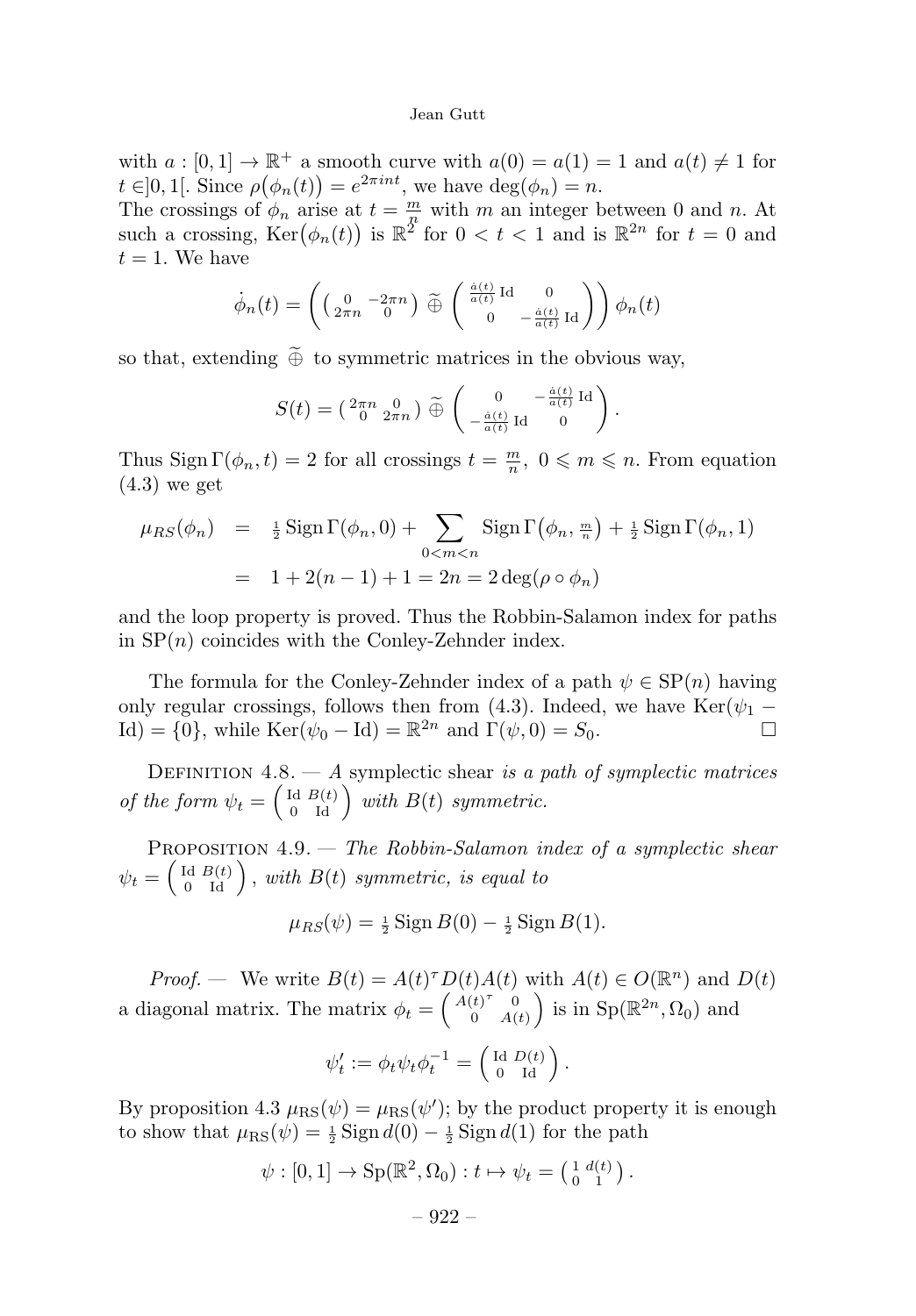Since  $\mu_{RS}$  is invariant under homotopies with fixed endpoints, we may assume  $\psi_t =$  $\int a(t)$   $d(t)$  $c(t) a(t)^{-1} (1+d(t)c(t))$  $\setminus$ with  $a$  and  $c$  smooth functions such that  $a(0) = 1$ ,  $a(1) = 1$ ,  $\dot{a}(0) \neq 0$ ,  $\dot{a}(1) \neq 0$  and  $a(t) > 1$  for  $0 < t < 1$ ;  $c(0) = c(1) = 0$ ,  $c(t)d(t) \geq 0 \forall t$  and  $\dot{c}(t) \neq 0$  (resp. = 0) when  $d(t) \neq 0$  $(resp. = 0)$  for  $t = 0$  or 1.

The only crossings are  $t = 0$  and  $t = 1$  since the trace of  $\psi(t)$  is  $> 2$  for  $0 < t < 1$ . Now, at those points ( $t = 0$  and  $t = 1$ )  $\dot{\psi}_t = \begin{pmatrix} \dot{a}(t) & \dot{d}(t) \\ \dot{c}(t) & -\dot{a}(t) + d(t) \end{pmatrix}$  $\dot{c}(t) - \dot{a}(t) + d(t)\dot{c}(t)$  $\setminus$ so that  $S_t = -J_0 \dot{\psi}_t \psi_t^{-1} = \begin{pmatrix} \dot{c}(t) & -\dot{a}(t) \\ -\dot{a}(t) & \dot{a}(t) d(t) - \dot{d}(t) \end{pmatrix}$  $\big).$ 

Clearly, at the crossings, we have Ker  $\psi_t = \mathbb{R}^2$  iff  $d(t) = 0$  and Ker  $\psi_t$  is spanned by the first basis element iff  $d(t) \neq 0$ , so that from definition 4.5  $\Gamma(\psi, t) = (\dot{c}(t))$  when  $d(t) \neq 0$  and  $\Gamma(\psi, t) = \begin{pmatrix} 0 & -\dot{a}(t) \\ -\dot{a}(t) & 0 \end{pmatrix}$  when  $d(t) = 0$ . Hence both crossings are regular and  $\text{Sign }\Gamma(\psi, t) = \text{Sign } \dot{c}(t)$  when  $d(t) \neq 0$ and  $\text{Sign } \Gamma(\psi, t) = 0$  when  $d(t) = 0$ . Since  $d(t)c(t) \geq 0$  for all t, we clearly have  $\text{Sign } \dot{c}(0) = \text{Sign } d(0)$  and  $\text{Sign } \dot{c}(1) = -\text{Sign } d(1)$ . Proposition 4.6 then<br>gives  $\mu_{\text{BS}}(\psi) = \frac{1}{4} \Gamma(\psi, 0) + \frac{1}{4} \text{Sign } \Gamma(\psi, 1) = \frac{1}{4} \text{Sign } d(0) - \frac{1}{4} \text{Sign } d(1)$ . gives  $\mu_{\rm RS}(\psi) = \frac{1}{2}\Gamma(\psi, 0) + \frac{1}{2}\text{Sign}\,\Gamma(\psi, 1) = \frac{1}{2}\text{Sign}\,d(0) - \frac{1}{2}\text{Sign}\,d(1).$   $\Box$ 

Remark  $4.10.$  – Robbin and Salamon introduce another index  $\mu'_{RS}$ , called Maslov index, for paths of symplectic matrices built from their index for paths of Lagrangians. It is associated to the choice of a Lagrangian. Considering the fixed Lagrangian  $L = \{0\} \times \mathbb{R}^n$  in  $(\mathbb{R}^{2n}, \Omega_0)$ , and observing that AL is Lagrangian for any  $A \in \text{Sp}(\mathbb{R}^{2n}, \Omega_0)$ , they define, for  $\psi : [0, 1] \to$  $\text{Sp}(\mathbb{R}^{2n},\Omega_0)$ 

$$
\mu'_{\rm RS}(\psi) := \mu_{\rm RS}(\psi L, L). \tag{4.5}
$$

They prove the following properties for this Maslov index.

- It is invariant under homotopies with fixed endpoints and two paths with the same endpoints are homotopic with fixed endpoints if and only if they have the same  $\mu'_{RS}$  index;
- it is additive under catenation of paths;
- it has the product property  $\mu_{RS}(\psi' \oplus \psi'') = \mu_{RS}(\psi') + \mu_{RS}(\psi'')$ ;
- it vanishes on a path whose image lies in

$$
\{A \in \text{Sp}(\mathbb{R}^{2n}, \Omega_0) \mid \dim AL \cap L = k\}
$$

for a given  $k \in \{0, \ldots, n\}$ ;

•  $\mu'_{RS}(\psi) = \frac{1}{2} \operatorname{Sign} B(0) - \frac{1}{2} \operatorname{Sign} B(1)$  when  $\psi_t = \begin{pmatrix} \text{Id} & B(t) \\ 0 & \text{Id} \end{pmatrix}$ .

They show that those properties characterize this index.

Remark that this Maslov index, being associated to a path of symplectic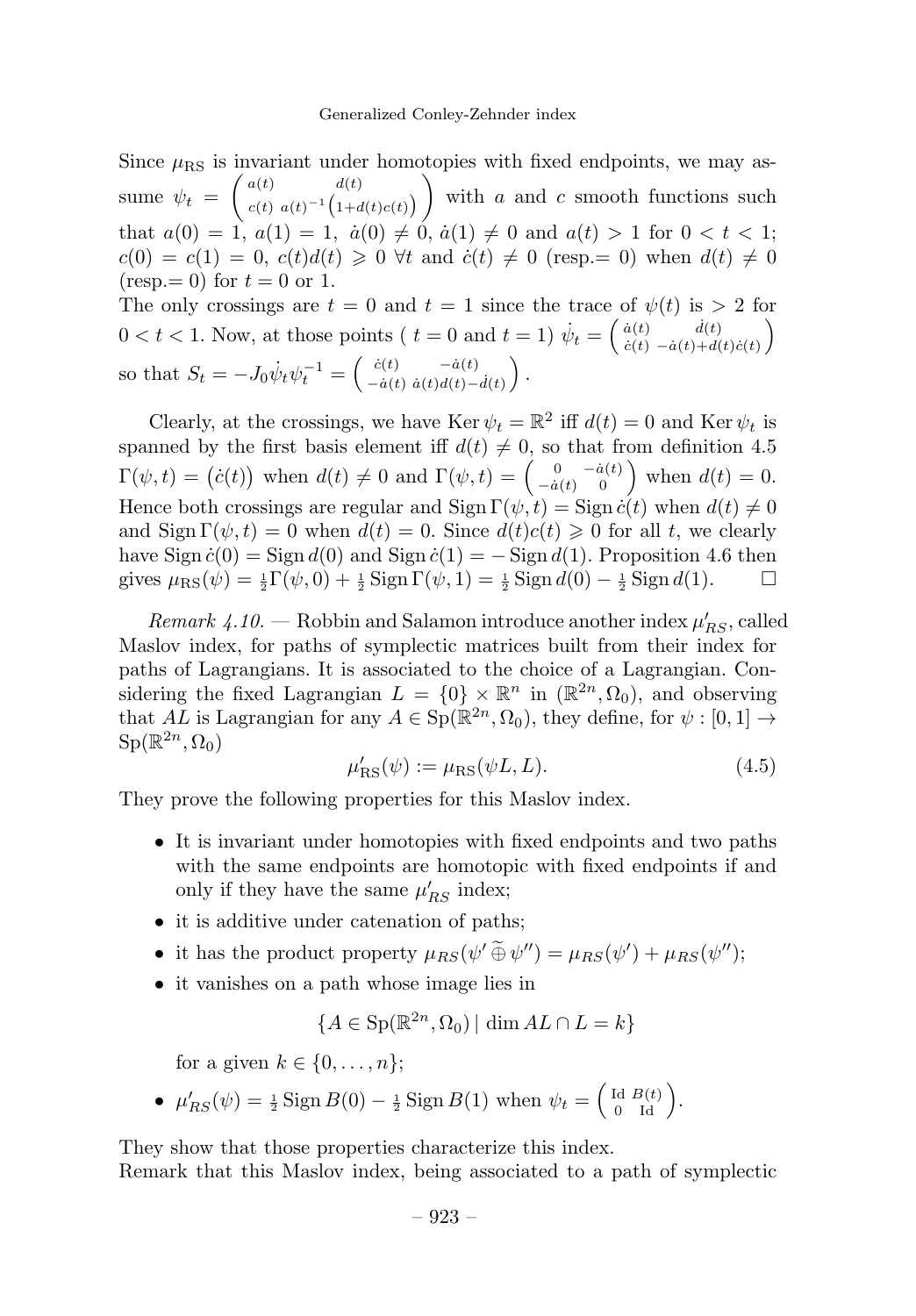matrices and the choice of a Lagrangian, is not invariant by conjugaison. Indeed, consider the path  $\psi : [0,1] \to \mathrm{Sp}(\mathbb{R}^{2n}, \Omega_0) : t \mapsto \psi_t = \begin{pmatrix} \mathrm{Id} & 0 \\ C(t) & \mathrm{Id} \end{pmatrix}$ . Since  $\psi_t L \cap L = L \quad \forall t, \mu_{\text{RS2}}(\psi) = 0.$  On the other hand, if  $\phi = \begin{pmatrix} 0 & \text{Id} \\ -\text{Id} & 0 \end{pmatrix}$  and  $\psi' = \phi \psi \phi^{-1}$ , then  $\psi'_t = \begin{pmatrix} \mathrm{Id} & -C(t) \\ 0 & \mathrm{Id} \end{pmatrix}$  and  $\mu'_{\mathrm{RS}}(\psi') = \frac{1}{2} \mathrm{Sign} C(1) - \frac{1}{2} \mathrm{Sign} C(0)$ which is in general different from  $\mu'_{\rm RS}(\psi)$ .

Hence the two indices  $\mu_{\rm RS}$  and  $\mu'_{\rm RS}$  defined on paths of symplectic matrices DO NOT coincide in general. The index  $\mu'_{\rm RS}$  vanishes on a path whose image lies into one of the  $(n+1)$  strata defined by  $\{A \in Sp(\mathbb{R}^{2n}, \Omega_0) \mid \dim AL\cap\}$  $L = k$  for  $0 \le k \le n$ , whereas the index  $\mu_{RS}$  vanishes on a path whose image lies into one of the  $(2n + 1)$  strata defined by the set of symplectic matrices whose eigenspace of eigenvalue 1 has dimension  $k$  (for  $0 \leq k \leq 2n$ ).

Remark however, that the two indices  $\mu_{RS}$  and  $\mu'_{RS}$  coincide on symplectic shears.

# 5. Characterization of the Robbin-Salamon index

In this section, we prove theorem 1.1 stated in the introduction. Before proving this theorem, we show that the Robbin-Salamon index is characterized by the fact that it extends Conley-Zehnder index and has all the properties stated in the previous section. This is made explicit in Lemma 5.2. We then use the characterization of the Conley-Zehnder index given in Proposition 2.7 to give in Lemma 5.3 a characterization of the Robbin-Salamon index in terms of six properties. We use explicitly the normal form of the restriction of a symplectic endomorphism to its generalized eigenspace of eigenvalue 1 that we have proven in  $[3]$  and that we summarize in the following proposition

PROPOSITION 5.1 (Normal form for  $A_{|V_{[\lambda]}}$  for  $\lambda = \pm 1$ .). — Let  $\lambda = \pm 1$ be an eigenvalue of  $A \in Sp(\mathbb{R}^{2n}, \Omega_0)$  and let  $V_{[\lambda]}$  be the generalized eigenspace of eigenvalue  $\lambda$ . There exists a symplectic basis of  $V_{[\lambda]}$  in which the matrix associated to the restriction of A to  $V_{[\lambda]}$  is a symplectic direct sum of matrices of the form

$$
\left(\begin{array}{cc}J(\lambda,r_j)^{-1} & C(r_j,d_j,\lambda)\\0&J(\lambda,r_j)^{\tau}\end{array}\right)
$$

where  $J(\lambda, r)$  is the  $r \times r$  elementary Jordan matrix with eigenvalue  $\lambda$  and where  $C(r_j, d_j, \lambda) := J(\lambda, r_j)^{-1} \text{diag}(0, \ldots, 0, d_j)$  with  $d_j \in \{0, 1, -1\}$ . If  $d_j = 0$ , then  $r_j$  is odd. The dimension of the eigenspace of eigenvalue 1 is given by  $2 \text{Card}\{j | d_j = 0\} + \text{Card}\{j | d_j \neq 0\}.$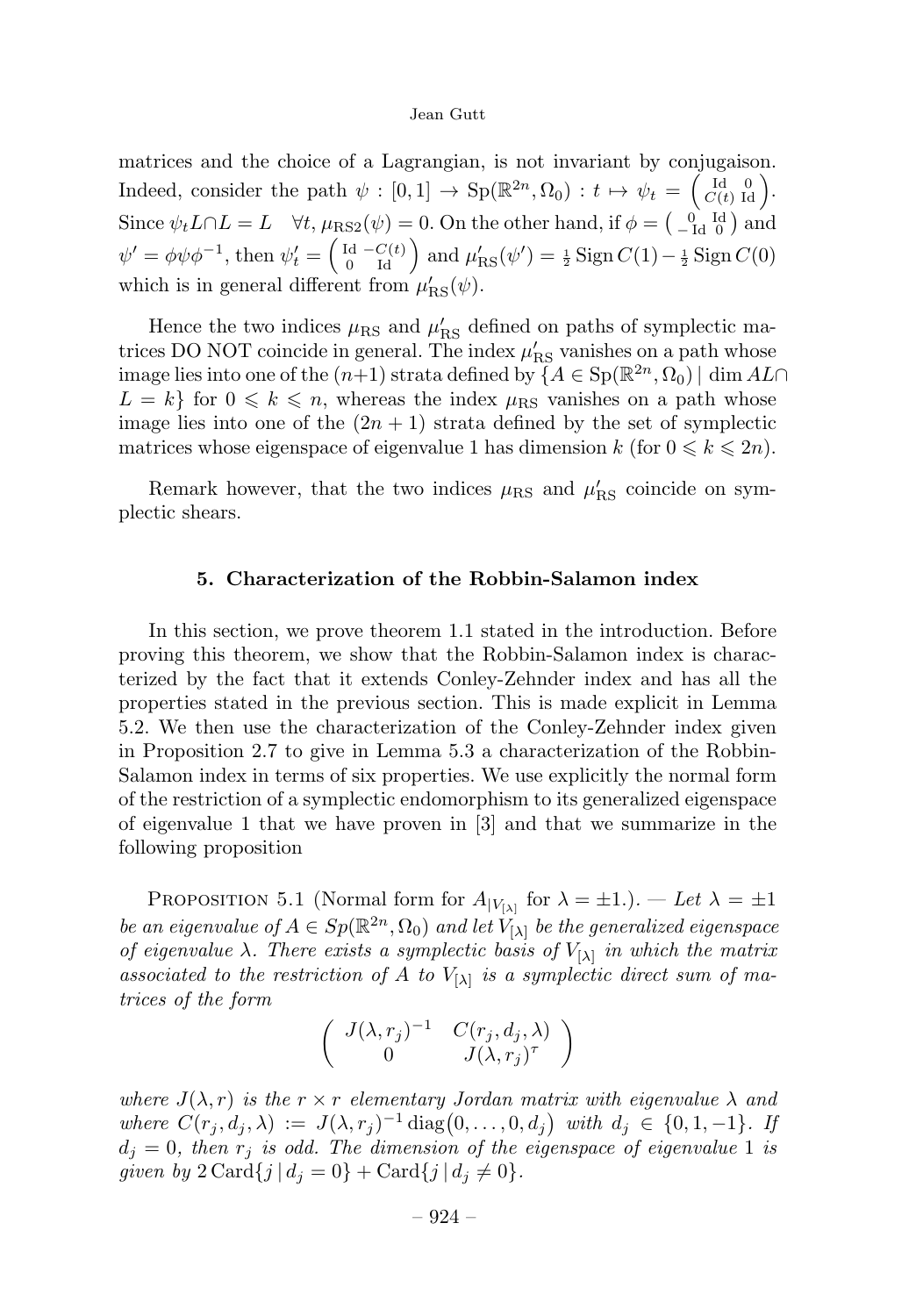For any integer  $k \geqslant 1$ , the bilinear form on Ker  $((A - \lambda \operatorname{Id})^{2k})$  defined by

$$
\hat{Q}_k : \operatorname{Ker} ((A - \lambda \operatorname{Id})^{2k}) \times \operatorname{Ker} ((A - \lambda \operatorname{Id})^{2k}) \to \mathbb{R}
$$
  

$$
(v, w) \mapsto \Omega((A - \lambda \operatorname{Id})^k v, (A - \lambda \operatorname{Id})^{k-1} w)
$$
(5.1)

is symmetric and we have

$$
\sum_{j} d_j = \lambda \sum_{k \ge 1} \text{Signature}(\hat{Q}_k)
$$
\n(5.2)

LEMMA  $5.2.$  — The Robbin-Salamon index is characterized by the following properties:

- 1. (Generalization) it is a correspondence  $\mu_{BS}$  which associates a half integer to any continuous path  $\psi : [a, b] \to \text{Sp}(\mathbb{R}^{2n}, \Omega_0)$  of symplectic matrices and it coincides with  $\mu_{CZ}$  on paths starting from the identity matrix and ending at a matrix for which 1 is not an eigenvalue:
- 2. (Naturality) if  $\phi, \psi : [0, 1] \rightarrow Sp(\mathbb{R}^{2n}, \Omega_0)$ , we have  $\mu_{RS}(\phi \psi \phi^{-1}) =$  $\mu_{BS}(\psi);$
- 3. (Homotopy) it is invariant under homotopies with fixed endpoints;
- 4. (Catenation) it is additive under catenation of paths;
- 5. (Product) it has the product property  $\mu_{RS}(\psi' \oplus \psi'') = \mu_{RS}(\psi') +$  $\mu_{BS}(\psi'')$ ;
- 6. (Zero) it vanishes on any path  $\psi : [a, b] \to \text{Sp}(\mathbb{R}^{2n}, \Omega)$  of matrices such that dim  $\text{Ker}(\psi(t) - \text{Id}) = k$  is constant on [a, b];
- 7. (Shear)on a symplectic shear,  $\psi : [0, 1] \to \text{Sp}(\mathbb{R}^{2n}, \Omega_0)$  of the form

$$
\psi_t = \left(\begin{smallmatrix} \mathrm{Id} & -tB \\ 0 & \mathrm{Id} \end{smallmatrix}\right) = \exp t \left(\begin{smallmatrix} 0 & -B \\ 0 & 0 \end{smallmatrix}\right) = \exp tJ_0 \left(\begin{smallmatrix} 0 & 0 \\ 0 & B \end{smallmatrix}\right)
$$

with B symmetric, it is equal to  $\mu_{RS}(\psi) = \frac{1}{2} \operatorname{Sign} B$ .

*Proof.* — We have seen in the previous section that the index  $\mu_{\rm RS}$  defined by Robbin and Salamon satisfies all the above properties. To see that those properties characterize this index, it is enough to show (since the group  $Sp(\mathbb{R}^{2n}, \Omega_0)$  is connected and since we have the catenation property) that those properties determine the index of any path starting from the identity. Since it must be a generalization of the Conley-Zehnder index and must be additive for catenations of paths, it is enough to show that any symplectic matrix  $A$  which admits 1 as an eigenvalue can be linked to a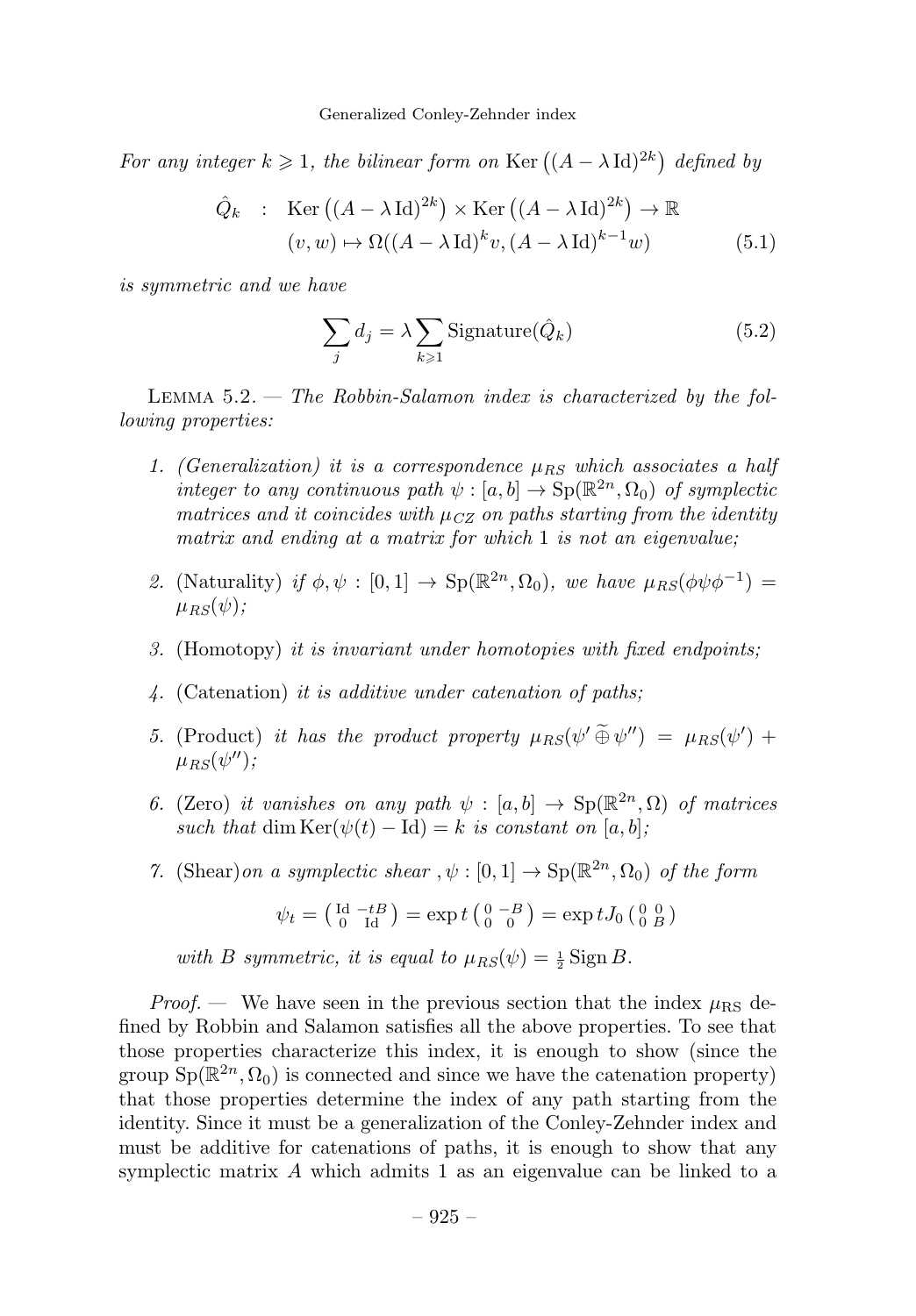matrix  $B$  which does not admit 1 as an eigenvalue by a continuous path whose index is determined by the properties stated. From proposition 5.1, there is a basis of  $\mathbb{R}^{2n}$  such that A is the symplectic direct sum of a matrix which does not admit 1 as eigenvalue and matrices of the form

$$
A_{r_j,d_j}^{(1)} := \begin{pmatrix} J(1,r_j)^{-1} & J(1,r_j)^{-1} \operatorname{diag}(0,\ldots,0,d_j) \\ 0 & J(1,r_j)^{\tau} \end{pmatrix};
$$

with  $d_i$  equal to 0, 1 or −1. The dimension of the eigenspace of eigenvalue 1 for  $A_{r_j,d_j}^{(1)}$  is equal to 1 if  $d_j \neq 0$  and is equal to 2 if  $d_j = 0$ . In view of the naturality and the product property of the index, we can consider a symplectic direct sum of paths with the constant path on the symplectic subspace where 1is not an eigenvalue and we just have to build a path in  $\text{Sp}(\mathbb{R}^{2r_j}, \Omega_0)$  from  $A^{(1)}_{r_j, d_j}$  to a matrix which does not admit 1 as eigenvalue and whose index is determined by the properties given in the statement. This we do by the catenation of three paths : we first build the path  $\psi_1$ :  $[0, 1] \rightarrow Sp(\mathbb{R}^{2r_j}, \Omega_0)$  defined by

$$
\psi_1(t) := \begin{pmatrix} D(t,r_j)^{-1} D(t,r_j)^{-1} \operatorname{diag}(c(t),0,...,0,d(t)) \\ 0 & D(t,r_j)^{\tau} \end{pmatrix}
$$
  
with 
$$
D(t,r_j) = \begin{pmatrix} 1 & 1-t & 0 & ... & ... & 0 \\ 0 & e^t & 1-t & 0 & ... & 0 \\ \vdots & 0 & \ddots & \ddots & 0 & \vdots \\ 0 & ... & 0 & e^t & 1-t & 0 \\ 0 & ... & ... & 0 & e^t \end{pmatrix},
$$

and with  $c(t) = td_j$ ,  $d(t) = (1-t)d_j$ . Observe that  $\psi_1(0) = A_{r_j,d_j}^{(1)}$  and  $\psi_1(1)$ is the symplectic direct sum of  $\begin{pmatrix} 1 & c(1)=d_j \\ 0 & 1 \end{pmatrix}$  and  $\begin{pmatrix} e^{-1} \operatorname{Id}_{r_j-1} & 0 \\ 0 & e \operatorname{Id}_r \end{pmatrix}$ 0 e Id $r_{j-1}$ ) and this last matrix does not admit 1 as eigenvalue.

Clearly dim ker $(\psi_1(t) - \text{Id}) = 2$  for all  $t \in [0, 1]$  when  $d_j = 0$ ; we now prove that dim ker( $\psi_1(t) - \text{Id}$ ) = 1 for all  $t \in [0, 1]$  when  $d_i \neq 0$ . Hence the index of  $\psi_1$  must always be zero by the zero property.

To prove that dim ker( $\psi_1(t) - \text{Id}$ ) = 1 we have to show the non vanishing of the determinant of the  $2r_i - 1 \times 2r_i - 1$  matrix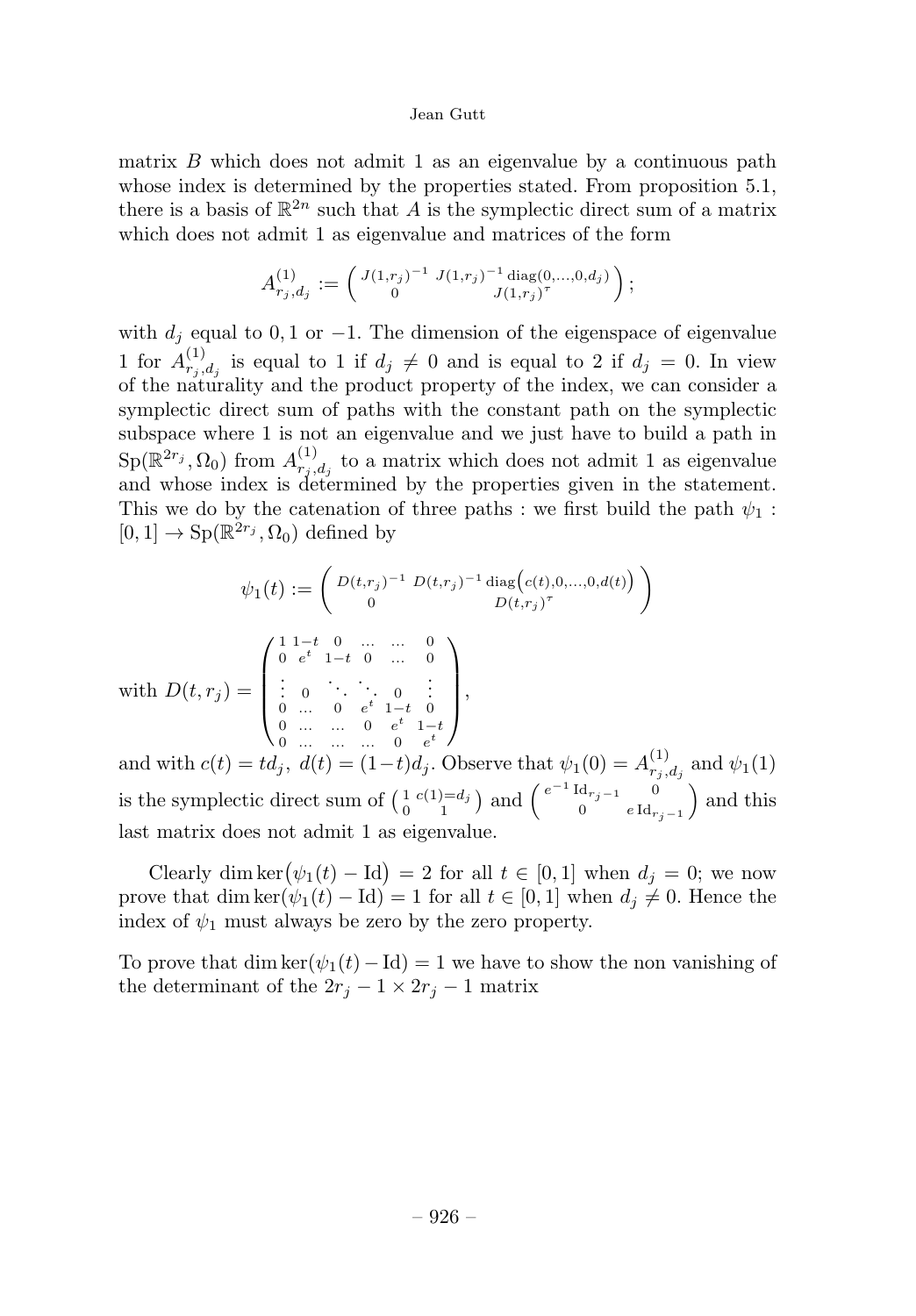#### Generalized Conley-Zehnder index

$$
\left(\begin{array}{ccccccccc} E_{12}^t & \ldots & \ldots & E_{1r_j}^t & c(t) & 0 & \ldots & 0 & E_{1r_j}^t d(t) \\[1mm] e^{-t} - 1 & E_{23}^t & \ddots & E_{2r_j}^t & 0 & 0 & \ldots & 0 & E_{2r_j}^t d(t) \\[1mm] 0 & \ddots & \ddots & \vdots & \vdots & \vdots & \vdots & \vdots & \vdots \\[1mm] \vdots & \ddots & e^{-t} - 1 & E_{r_j - 1r_j}^t & 0 & 0 & \ldots & 0 & E_{r_j - 1r_j}^t d(t) \\[1mm] 0 & \ldots & 0 & e^{-t} - 1 & 0 & 0 & \ldots & 0 & e^{-t} d(t) \\[1mm] 0 & \ldots & 0 & 0 & 1 - t & e^t - 1 & 0 & \ddots & 0 \\[1mm] \vdots & \ldots & \vdots & 0 & \ldots & 0 & 1 - t & e^t - 1 & \ldots & 0 \\[1mm] \vdots & \ldots & \vdots & 0 & \ldots & 0 & \ddots & \ddots & 0 \\[1mm] 0 & \ldots & 0 & 0 & 0 & \ldots & 0 & 1 - t & e^t - 1 \end{array}\right)
$$

where  $E^t := D(t, r_j)^{-1}$  is upper triangular. This determinant is equal to

$$
(-1)^{r_j+1}c(t)(e^{-t}-1)^{r_j-1}(e^t-1)^{r_j-1}+(-1)^{r_j-1}d(t)(1-t)^{r_j-1}\det E'(t)
$$

where  $E'(t)$  is obtained by deleting the first column and the last line in  $E(t)$  – Id so given by the  $(r_j - 1) \times (r_j - 1)$  matrix

$$
\begin{pmatrix}\n(t-1)e^{-t} (t-1)^2 e^{-2t} & \dots & \dots & (t-1)^{r_j-1} e^{-(r_j-1)t} \\
e^{-t} - 1 (t-1)e^{-2t} (t-1)^2 e^{-3t} & \dots & (t-1)^{r_j-2} e^{-(r_j-1)t} \\
0 & e^{-t} - 1 (t-1)e^{-2t} & \dots & (t-1)^{r_j-3} e^{-(r_j-2)t} \\
\vdots & \vdots & \ddots & \vdots \\
e^{-t} - 1 (t-1)e^{-2t} (t-1)^2 e^{-3t} \\
0 & \dots & 0 & e^{-t} - 1 (t-1)e^{-2t}\n\end{pmatrix}
$$

.

Thus det  $E'(t) = (t - 1)(e^{-t} - (e^{-t} - 1)) \det F_{r_j-2}(t)$  where

$$
F_m(t) := \begin{pmatrix} (t-1)e^{-2t} & (t-1)^2e^{-3t} & \dots & (t-1)^{r_j-2}e^{-(r_j-1)t} \\ e^{-t}-1 & (t-1)e^{-2t} & \dots & (t-1)^{r_j-3}e^{-(r_j-2)t} \\ 0 & e^{-t}-1 & (t-1)e^{-2t} & \dots & (t-1)^{r_j-3}e^{-(r_j-2)t} \\ \vdots & \ddots & \ddots & \ddots & \vdots \\ 0 & \dots & 0 & e^{-t}-1 & (t-1)e^{-2t} \\ 0 & \dots & 0 & e^{-t}-1 & (t-1)e^{-2t} \end{pmatrix}.
$$

and we have det  $F_m(t) = ((t-1)e^{-2t} - (e^{-t}-1)(t-1)e^{-t})$  det  $F_{m-1}(t) = (t-1)e^{-t}$  $1)e^{-t}$  det  $F_{m-1}(t)$  so that, by induction on m, det  $F_m(t)=(t-1)^me^{-(m+1)t}$ hence the determinant we have to study is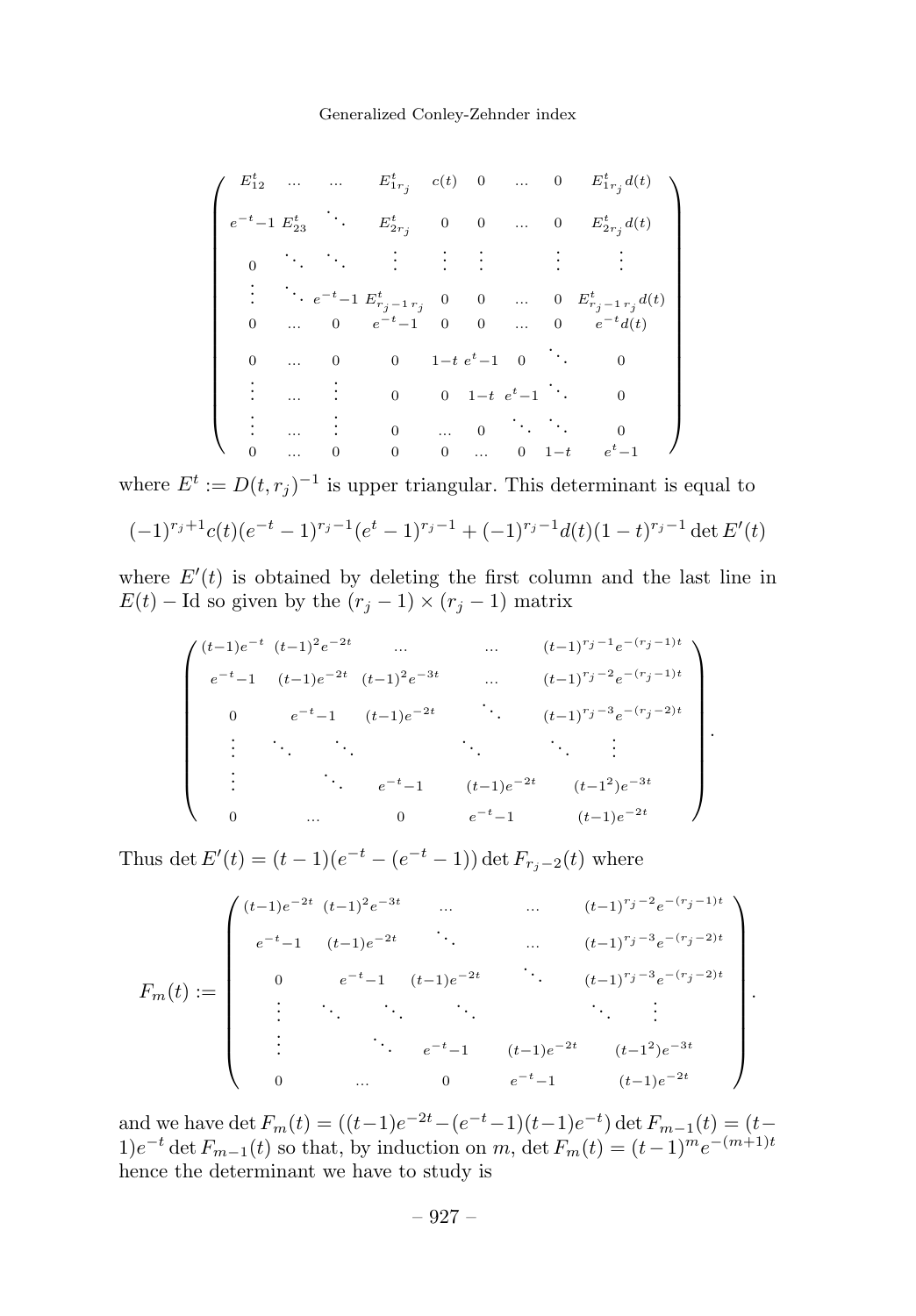$$
(-1)^{r_j-1}c(t)(2 - e^t - e^{-t})^{r_j-1} + d(t)(t - 1)^{r_j} \det F_{r_j-2}(t) \text{ which is equal to}
$$

$$
(-1)^{r_j-1}c(t)(2 - e^t - e^{-t})^{r_j-1} + d(t)(t - 1)^{r_j}(t - 1)^{r_j-2}e^{-(r_j-1)t} \text{ hence to}
$$

$$
c(t)(e^t + e^{-t} - 2)^{r_j-1} + d(t)(1 - t)^{2r_j-2}e^{-(r_j-1)t}
$$

which never vanishes if  $c(t) = td_i$  and  $d(t) = (1-t)d_i$  since  $e^t + e^{-t} - 2$ and  $(1-t)$  are  $\geqslant 0$ .

We then construct a path  $\psi_2 : [0,1] \to \text{Sp}(\mathbb{R}^{2r_j}, \Omega_0)$  which is constant on the symplectic subspace where 1is not an eigenvalue and which is a symplectic shear on the first two dimensional symplectic vector space, i.e.

$$
\psi_2(t) := \left(\begin{smallmatrix} 1 & (1-t)d_j \\ 0 & 1 \end{smallmatrix}\right) \widetilde{\oplus} \left(\begin{smallmatrix} e^{-1} \operatorname{Id}_{r_j-1} & 0 \\ 0 & e \operatorname{Id}_{r_j-1} \end{smallmatrix}\right);
$$

then the index of  $\psi_2$  is equal to  $\frac{1}{2}$  Sign  $d_j$ . Observe that  $\psi_2$  is constant if  $d_j =$ 0; then the index of  $\psi_2$  is zero. In all cases  $\psi_2(1) = \text{Id}_2 \stackrel{\sim}{\oplus} \left( \begin{smallmatrix} e^{-1} \, \text{Id}_{r_j-1} & 0 \ 0 & e \, \text{Id}_r \end{smallmatrix} \right)$ 0  $e \, \mathrm{Id}_{r_j-1}$  . We then build  $\psi_3 : [0, 1] \to \text{Sp}(\mathbb{R}^{2r_j}, \Omega_0)$  given by

$$
\psi_3(t) := \left(\begin{smallmatrix} e^{-t} & 0\\ 0 & e^t \end{smallmatrix}\right) \widetilde{\oplus} \left(\begin{smallmatrix} e^{-1} \operatorname{Id}_{r_j-1} & 0\\ 0 & e \operatorname{Id}_{r_j-1} \end{smallmatrix}\right)
$$

which is the direct sum of a path whose Conley-Zehnder index is known and a constant path whose index is zero. Clearly 1is not an eigenvalue of  $\psi_3(1)$ .

Combining the above with the characterization of the Conley-Zehnder index, we now prove:

LEMMA  $5.3.$  — The Robbin-Salamon index for a path of symplectic matrices is characterized by the following properties:

- (Homotopy) it is invariant under homotopies with fixed endpoints;
- (Catenation) it is additive under catenation of paths;
- (Zero) it vanishes on any path  $\psi : [a, b] \to \text{Sp}(\mathbb{R}^{2n}, \Omega)$  of matrices such that dim Ker( $\psi(t) - \text{Id}$ ) = k is constant on [a, b];
- (Product) it has the product property  $\mu_{RS}(\psi' \oplus \psi'') = \mu_{RS}(\psi') +$  $\mu_{BS}(\psi'')$ ;
- (Signature) if  $S = S^{\tau} \in \mathbb{R}^{2n \times 2n}$  is a symmetric non degenerate matrix with all eigenvalues of absolute value  $\langle 2\pi \rangle$  and if  $\psi(t) = \exp(J_0 St)$ for  $t \in [0,1]$ , then  $\mu_{RS}(\psi) = \frac{1}{2}$  Sign S where Sign S is the signature of S;
- (Shear) if  $\psi_t = \exp tJ_0 \begin{pmatrix} 0 & 0 \\ 0 & B \end{pmatrix}$  for  $t \in [0,1]$ , with B symmetric, then  $\mu_{RS}(\psi) = \frac{1}{2}$  Sign B.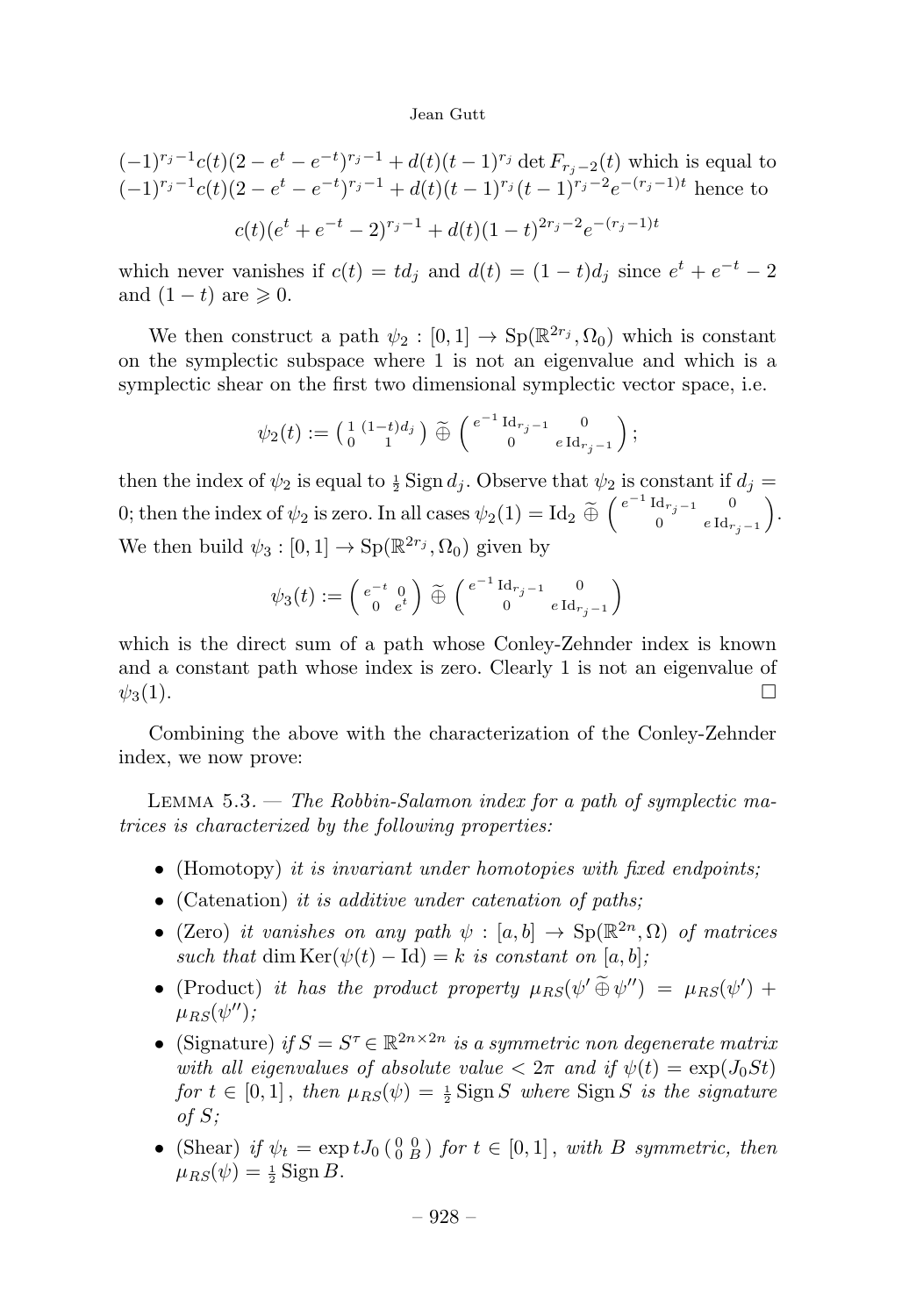$Proof.$  – Remark first that the invariance by homotopies with fixed endpoints, the additivity under catenation and the zero property imply the naturality; they also imply the constancy on the components of  $SP(n)$ . The signature property stated above is the signature property which arose in the characterization of the Conley-Zehnder index given in proposition 2.7. To be sure that our index is a generalization of the Conley-Zehnder index, there remains just to prove the loop property. Since the product of a loop  $\phi$  and a path  $\psi$  starting at the identity is homotopic to the catenation of  $\phi$  and  $\psi$ , it is enough to prove that the index of a loop  $\phi$  with  $\phi(0) = \phi(1) = Id$ is given by  $2 \deg(\rho \circ \phi)$ . Since two loops  $\phi$  and  $\phi'$  are homotopic if and only if  $\deg(\rho \circ \phi) = \deg(\rho \circ \phi')$ , it is enough to consider the loops  $\phi_n$  defined by  $\phi_n(t) := \begin{pmatrix} \cos 2\pi nt - \sin 2\pi nt \\ \sin 2\pi nt & \cos 2\pi nt \end{pmatrix}$   $\widetilde{\oplus}$  Id; since  $\phi_n(t) = (\phi_1(t))^n$ , it is enough to show, using the homotopy, catenation, product and zero properties that the index of the loop given by  $\phi(t) = \begin{pmatrix} \cos 2\pi t & -\sin 2\pi t \\ \sin 2\pi t & \cos 2\pi t \end{pmatrix}$  for  $t \in [0, 1]$  is equal to 2. This is true, using the signature property, writing  $\phi$  as the catenation of the path  $\psi_1(t) := \phi(\frac{t}{2}) = \exp tJ_0(\frac{\pi}{0}\frac{0}{\pi})$  for  $t \in [0,1]$  whose index is 1 and the path  $\psi_2(t) := \phi(\frac{t}{2}) = \exp tJ_0(\frac{\pi}{0}^0)$  for  $t \in [1, 2]$ . We introduce the path in the reverse direction  $\psi_2^-(t) := \exp{-tJ_0(\frac{\pi}{0} \frac{0}{\pi})}$  for  $t \in [0,1]$  whose index is  $-1$ ; since the catenation of  $\psi_2^-$  and  $\psi_2$  is homotopic to the constant path whose index is zero, the index of  $\phi_1$  is given by the index of  $\psi_1$  minus the index of  $\psi_2^-$  hence is equal to 2.

We are now ready to prove the characterization of the Robbin-Salamon index stated in the introduction.

*Proof of theorem*  $1.1$ .  $\sim$  Observe that any symmetric matrix can be written as the symplectic direct sum of a non degenerate symmetric matrix S and a matrix  $S'$  of the form  $\begin{pmatrix} 0 & 0 \\ 0 & B \end{pmatrix}$  where B is symmetric and may be degenerate. The index of the path  $\psi_t = \exp t J_0 S'$  is equal to the index of the path  $\psi'_t = \exp t \lambda J_0 S'$  for any  $\lambda > 0$ . Hence the signature and shear conditions, in view of the product condition, can be simultaneously written as: if  $S = S^{\tau} \in \mathbb{R}^{2n \times 2n}$  is a symmetric matrix with all eigenvalues of absolute value  $\langle 2\pi$  and if  $\psi(t) = \exp(J_0 St)$  for  $t \in [0, 1]$ , then  $\mu_{\rm RS}(\psi) = \frac{1}{2}$  Sign S. This is the normalization condition stated in the theorem.

From Lemma 5.3, we just have to prove that the product property is a consequence of the other properties. We prove it for paths with values in  $Sp(\mathbb{R}^{2n}, \Omega_0)$  by induction on n, the case  $n = 1$  being obvious. Since  $\psi' \widetilde{\oplus} \psi''$ is homotopic with fixed endpoints to the catenation of  $\psi' \tilde{\oplus} (\psi''(0))$  and  $(\psi'(1)) \tilde{\oplus} \psi''$ , it is enough to show that the index of  $A \tilde{\oplus} \psi$  is equal to the index of  $\psi$  for any fixed  $A \in \text{Sp}(\mathbb{R}^{2n'}, \Omega_0)$  with  $n' < n$  and any continuous path  $\psi : [0, 1] \to \text{Sp}(\mathbb{R}^{2n''}, \Omega_0)$  with  $n'' < n$ .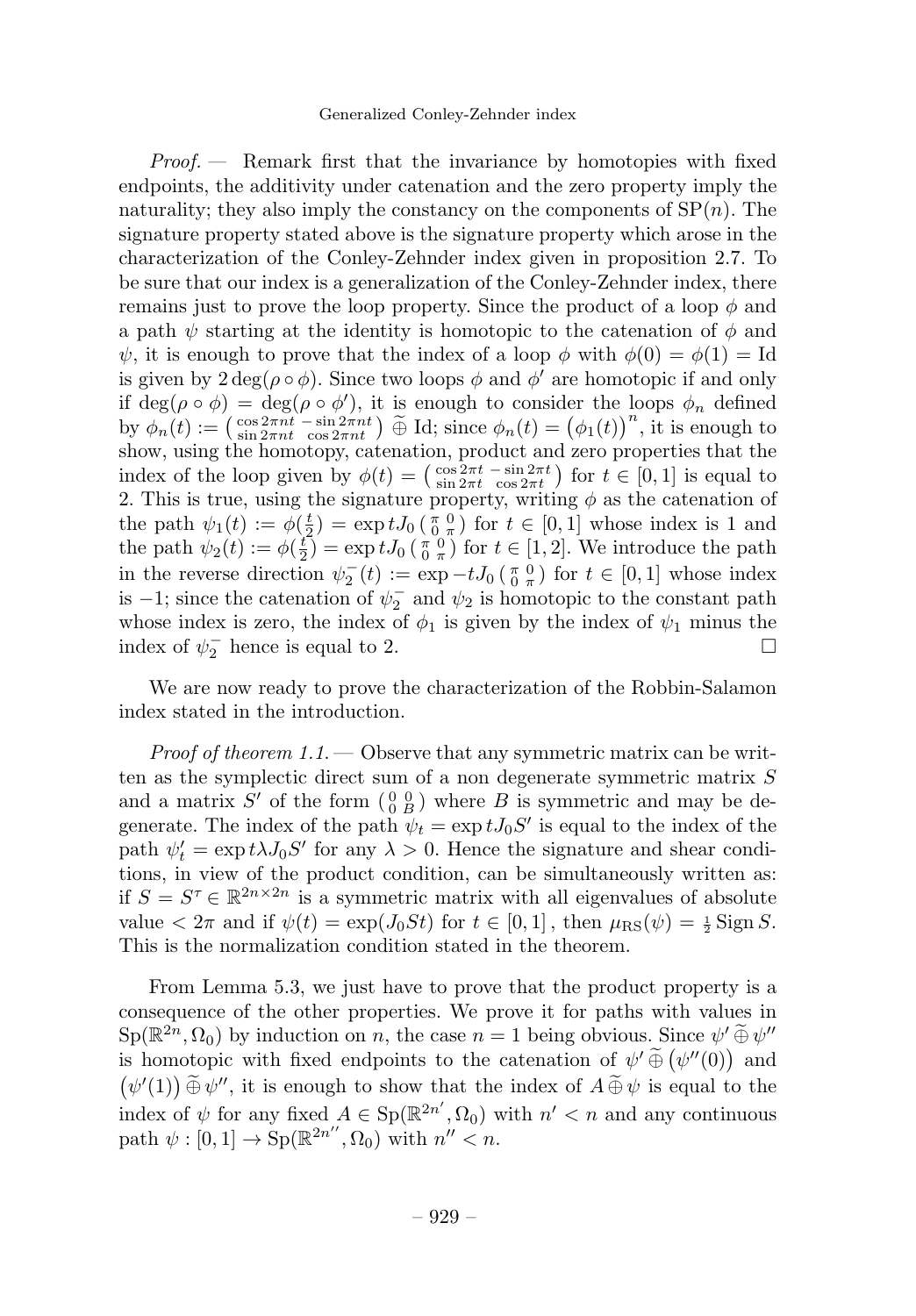Using the proof of lemma 5.2, any symplectic matrix  $A$  can be linked by a path  $\phi(s)$  with constant dimension of the 1-eigenspace to a matrix of the form  $\exp(J_0S')$  with S' a symmetric  $n' \times n'$  matrix with all eigenvalues of absolute value  $\langle 2\pi$ . The index of  $A \widetilde{\oplus} \psi$  is equal to the index of  $\exp(J_0S') \oplus \psi$ ; indeed  $A \oplus \psi$  is homotopic with fixed endpoints to the catenation of the three paths  $\phi_s \oplus \psi(0)$ ,  $\exp(J_0S') \oplus \psi$  and the path  $\phi_s \oplus \psi(1)$ in the reverse order, and the index of the first and third paths are zero since the dimension of the 1-eigenspace does not vary along those paths.

Hence it is enough to show that the index of  $exp(J_0S') \oplus \psi$  is the same as the index of  $\psi$ . This is true because the map  $\mu$  sending a path  $\psi$  in  $\text{Sp}(\mathbb{R}^{2n''}, \Omega_0)$  (with  $n'' < n$ ) to the index of  $\exp(J_0S') \,\widetilde{\oplus}\,\psi$  has the four properties stated in the theorem, and these characterize the Robbin-Salamon index for those paths by induction hypothesis. It is clear that  $\mu$  is invariant under homotopies, additive for catenation and equal to zero on paths  $\psi$  for which the dimension of the 1-eigenspace is constant. Furthermore  $\mu(\exp t(J_0S))$  which is the index of  $\exp(J_0S') \oplus \exp t(J_0S)$  is equal to  $\pm$  Sion  $S$  because the path  $\exp tJ_0(S' \widetilde{\oplus} S)$  whose index is  $\pm$  Sion  $S' \widetilde{\oplus} S$  =  $\frac{1}{2}$  Sign S, because the path  $\exp tJ_0(S' \oplus S)$  whose index is  $\frac{1}{2}$  Sign( $S' \oplus S$ ) =  $\frac{1}{2}$  Sign  $S' + 1$  Sign S is homotopic with fixed endpoints with the catenation  $\frac{1}{2}$  Sign  $S' + \frac{1}{2}$  Sign S is homotopic with fixed endpoints with the catenation of  $\exp t(J_0S')\oplus \text{Id} = \exp tJ_0(S'\oplus 0)$ , whose index is  $\frac{1}{2}$  Sign S', and the path  $\exp(J_0S')\oplus \exp t(J_0S).$ 

## 6. A formula for the Robbin-Salamon index

Let  $\psi : [0, 1] \rightarrow Sp(\mathbb{R}^{2n}, \Omega_0)$  be a path of symplectic matrices. The symplectic transformation  $\psi(1)$  of  $V = \mathbb{R}^{2n}$  decomposes as

$$
\psi(1) = \psi^*(1) \widetilde{\oplus} \psi^{(1)}(1)
$$

where  $\psi^*(1)$  does not admit 1 as eigenvalue and  $\psi^{(1)}(1)$  is the restriction of  $\psi(1)$  to the generalized eigenspace of eigenvalue 1

$$
\psi(1)|_{V_{[1]}}
$$
.

By proposition 5.1, there exists a symplectic matrix A such that  $A\psi^{(1)}(1)A^{-1}$ is equal to

$$
\psi^{\star}(1) \widetilde{\oplus} \begin{pmatrix} J(1,r_1)^{-1} & C(r_1,d_1^{(1)},1) \\ 0 & J(1,r_1)^{\tau} \end{pmatrix} \widetilde{\oplus} \cdots \widetilde{\oplus} \begin{pmatrix} J(1,r_k)^{-1} & C(r_k,d_k^{(1)},1) \\ 0 & J(1,r_k)^{\tau} \end{pmatrix} \qquad (6.1)
$$

$$
\widetilde{\oplus} \begin{pmatrix} J(1,s_1)^{-1} & 0 \\ 0 & J(1,s_1)^{\tau} \end{pmatrix} \widetilde{\oplus} \cdots \widetilde{\oplus} \begin{pmatrix} J(1,s_l)^{-1} & 0 \\ 0 & J(1,s_l)^{\tau} \end{pmatrix}
$$

with each  $d_j^{(1)} = \pm 1$ . Since  $Sp(\mathbb{R}^{2n}, \Omega_0)$  is connected, there is a path  $\varphi$ :  $[0, 1] \rightarrow Sp(\mathbb{R}^{2n}, \Omega_0)$  such that  $\varphi(0) = \text{Id}$  and  $\varphi(1) = A$ . We define

$$
\psi_I : [0,1] \to \mathrm{Sp}(\mathbb{R}^{2n}, \Omega_0) : t \mapsto \varphi(t)\psi(t) (\varphi(t))^{-1}
$$

.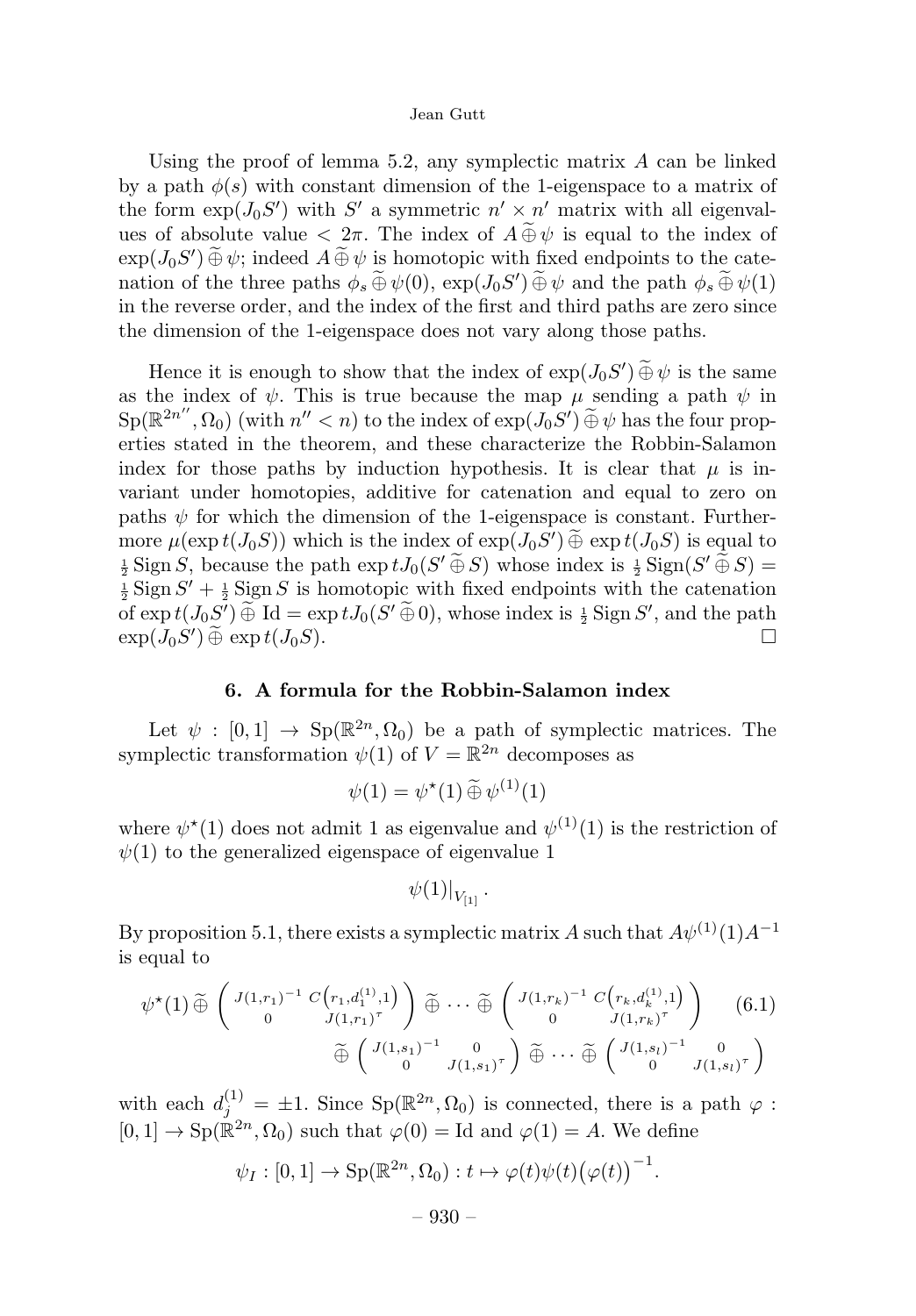It is a path from  $\psi(1)$  to the matrix defined in 6.1. Clearly,  $\mu_{RS}(\psi_I) = 0$ and  $\rho$  is constant on  $\psi_I$ .

Let  $\psi_{II}: [0, 1] \to \text{Sp}(\mathbb{R}^{2n}, \Omega_0)$  be the path from  $\psi_I(1)$  to

$$
\psi^{\star}(1) \widetilde{\oplus} \begin{pmatrix} 1 & d_1^{(1)} \\ 0 & 1 \end{pmatrix} \widetilde{\oplus} \cdots \widetilde{\oplus} \begin{pmatrix} 1 & d_k^{(1)} \\ 0 & 1 \end{pmatrix} \widetilde{\oplus} \begin{pmatrix} 1 & 0 \\ 0 & 1 \end{pmatrix} \widetilde{\oplus} \cdots \widetilde{\oplus} \begin{pmatrix} 1 & 0 \\ 0 & 1 \end{pmatrix} \widetilde{\oplus} \begin{pmatrix} e^{-1} \operatorname{Id} & 0 \\ 0 & e \operatorname{Id} \end{pmatrix}
$$

defined as in the proof of lemma 5.2 in each block by

$$
\begin{pmatrix}\nD(t,r_j)^{-1} D(t,r_j)^{-1} \operatorname{diag}\left(t d_j^{(1)}, 0, ..., 0, (1-t) d_j^{(1)}\right) \\
0 & D(t,r_j)^{\tau}\n\end{pmatrix}
$$
\nwith 
$$
D(t,r_j) = \begin{pmatrix}\n1 & -t & 0 & \dots & 0 \\
0 & e^t & 1-t & 0 & \dots & 0 \\
\vdots & 0 & \ddots & \ddots & 0 & \vdots \\
0 & \dots & 0 & e^t & 1-t \\
0 & \dots & \dots & 0 & e^t\n\end{pmatrix}
$$
. Note that  $\mu_{RS}(\psi_{II}) = 0$  since the

eigenspace of eigenvalue 1 has constant dimension and  $\rho$  is constant on  $\psi_{II}$ . We define  $\psi_{III} : [0, 1] \rightarrow Sp(\mathbb{R}^{2n}, \Omega_0)$  from  $\psi_{II}(1)$  to

$$
\psi^{\star}(1) \widetilde{\oplus} \left( \begin{smallmatrix} \mathrm{Id} & 0 \\ 0 & \mathrm{Id} \end{smallmatrix} \right) \widetilde{\oplus} \left( \begin{smallmatrix} e^{-1} \mathrm{Id} & 0 \\ 0 & e \mathrm{Id} \end{smallmatrix} \right)
$$

which is given on each block  $\begin{pmatrix} 1 & d_j^{(1)} \\ 0 & 1 \end{pmatrix}$  by  $\begin{pmatrix} 1 & (1-t)d_j^{(1)} \\ 0 & 1 \end{pmatrix}$ . Note that  $\mu_{RS}(\psi_{III}) =$  $\frac{1}{2}\sum_{j}d_j^{(1)}$  by proposition 4.9 and  $\rho$  is constant on  $\psi_{III}$ . Finally, consider  $\psi_{IV} : [0, 1] \to \text{Sp}(\mathbb{R}^{2n}, \Omega_0)$  from  $\psi_{III}(1)$  to

$$
\psi^\star(1)\,\widetilde{\oplus}\,\left(\begin{smallmatrix} e^{-1}\operatorname{Id} & 0 \\ 0 & e\operatorname{Id} \end{smallmatrix}\right)
$$

which is given by  $\psi^*(1) \widetilde{\oplus} \begin{pmatrix} e^{-t} & 0 \\ 0 & e^{t} \end{pmatrix}$  $\left( \begin{smallmatrix} e^{-1} \ 0 \end{smallmatrix} \right]^{d}$  e<sup>-1</sup> Id<sub>e</sub> Id<sub>e</sub>). Note that  $\mu_{RS}(\psi_{IV}) = 0$ ,  $\rho$  is constant on  $\psi_{IV}$  and  $\psi_{IV}(1)$  is in  $Sp^{\star}(\mathbb{R}^{2n}, \Omega_0)$ . Since two paths of matrices with fixed ends are homotopic if and only if their image under  $\rho$ are homotopic, the catenation of the paths  $\psi_{III}$  and  $\psi_{IV}$  is homotopic to any path from  $\psi_I(1)$  to  $\psi^*(1) \tilde{\oplus}$   $\begin{pmatrix} e \operatorname{Id} & 0 \\ 0 & e^{-1} \operatorname{Id} \end{pmatrix}$  of the form  $\psi^*(1) \tilde{\oplus} \phi_1(t)$  where  $\phi_1(t)$  has only real positive eigenvalues. We proceed similarly for  $\psi(0)$  and we get

THEOREM 6.1. — Let  $\psi : [0,1] \to \text{Sp}(\mathbb{R}^{2n}, \Omega_0)$  be a path of symplectic matrices. Decompose  $\psi(0) = \psi^*(0) \widetilde{\oplus} \psi^{(1)}(0)$  and  $\psi(1) = \psi^*(1) \widetilde{\oplus} \psi^{(1)}(1)$ where  $\psi^*(0)$  (resp.  $\psi^*(1)$ ) does not admit 1 as eigenvalue and  $\psi^{(1)}(0)$  (resp.  $\psi^{(1)}(1)$ ) is the restriction of  $\psi(0)$  (resp.  $\psi(1)$ ) to the generalized eigenspace of eigenvalue 1 of  $\psi(0)$  (resp.  $\psi(1)$ ). Consider a prolongation  $\Psi: [-1, 2] \rightarrow$  $\text{Sp}(\mathbb{R}^{2n}, \Omega_0)$  of  $\psi$  such that

• 
$$
\Psi(t) = \psi(t) \,\forall t \in [0, 1];
$$